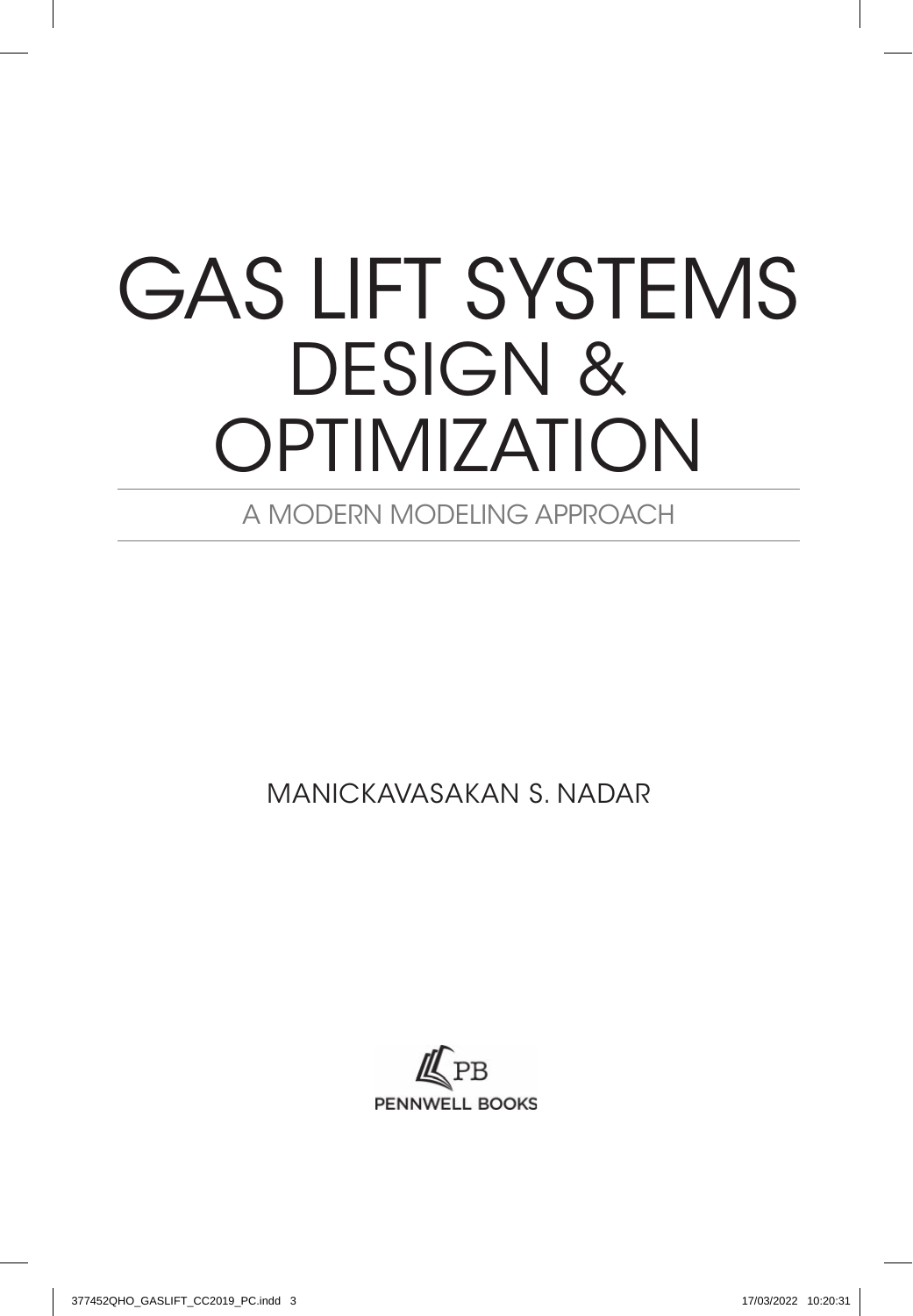## **Contents**

| <b>Chapter 1</b> |                                                                   |  |
|------------------|-------------------------------------------------------------------|--|
|                  |                                                                   |  |
|                  |                                                                   |  |
|                  |                                                                   |  |
|                  |                                                                   |  |
|                  |                                                                   |  |
|                  |                                                                   |  |
|                  |                                                                   |  |
|                  |                                                                   |  |
|                  |                                                                   |  |
|                  | 1.2.1 Lift Gas Allocation during Normal Operations  12            |  |
|                  | 1.2.2 Lift Gas Allocation during a Maintenance Activity  13       |  |
|                  |                                                                   |  |
|                  | 1.2.4 Moving beyond Well Gas Lift Optimization  17                |  |
|                  |                                                                   |  |
|                  | 1.3 Network Optimization and Gas Lift Strategy 19                 |  |
|                  |                                                                   |  |
|                  | 1.3.2 Importance of Considering Full Network for Optimization. 20 |  |
|                  |                                                                   |  |
| <b>Chapter 2</b> |                                                                   |  |
|                  |                                                                   |  |
|                  |                                                                   |  |
|                  |                                                                   |  |
|                  |                                                                   |  |
|                  |                                                                   |  |
|                  |                                                                   |  |
|                  |                                                                   |  |
|                  |                                                                   |  |
|                  |                                                                   |  |
|                  | 2.2.1 Optimization of Non-hierarchical Networks  36               |  |
|                  | 2.2.2 Optimizer with Sequential Linear Programming 38             |  |
|                  | 2.2.3 Optimizer with Sequential Quadratic Programming 40          |  |
|                  | 2.3 Selection of System Optimization Model  44                    |  |
|                  | 2.3.1 Expectations on Optimization Capabilities  44               |  |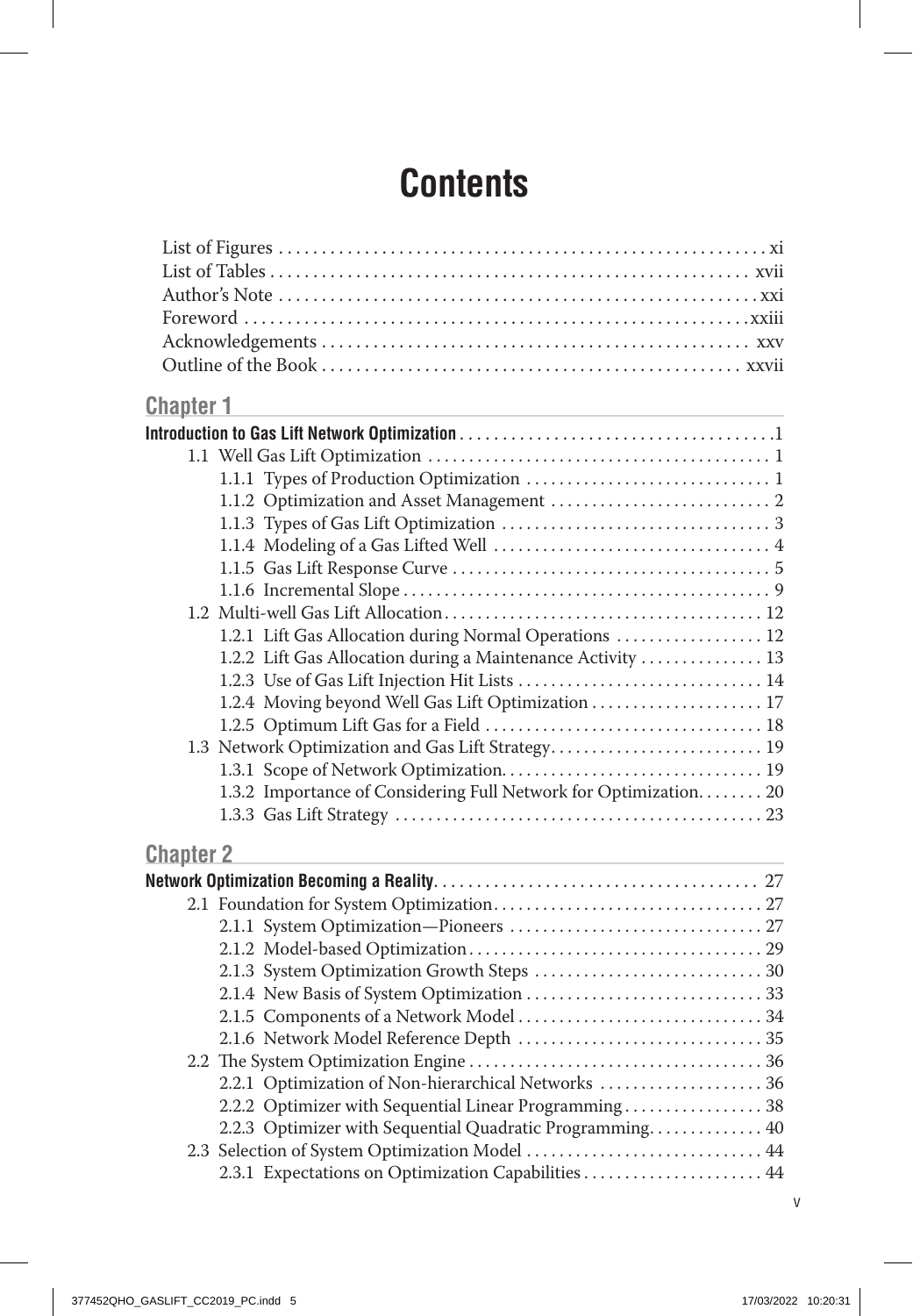| 2.3.2 Detailed Functional Requirements  45                 |  |
|------------------------------------------------------------|--|
|                                                            |  |
| 2.3.3 Objects to Be Included in the Model 47               |  |
|                                                            |  |
|                                                            |  |
|                                                            |  |
|                                                            |  |
|                                                            |  |
|                                                            |  |
|                                                            |  |
|                                                            |  |
|                                                            |  |
|                                                            |  |
|                                                            |  |
|                                                            |  |
|                                                            |  |
| 2.4.10 Total System Optimization-Benefits and Concerns  61 |  |
|                                                            |  |

#### **Chapter 3 Chapter 3**

| 3.1 Model Appearance and Naming of Components  65 |  |
|---------------------------------------------------|--|
|                                                   |  |
|                                                   |  |
|                                                   |  |
|                                                   |  |
|                                                   |  |
|                                                   |  |
|                                                   |  |
|                                                   |  |
|                                                   |  |
|                                                   |  |
|                                                   |  |
|                                                   |  |
|                                                   |  |
|                                                   |  |
|                                                   |  |
|                                                   |  |
|                                                   |  |
|                                                   |  |
|                                                   |  |
|                                                   |  |
|                                                   |  |
|                                                   |  |
|                                                   |  |
|                                                   |  |
|                                                   |  |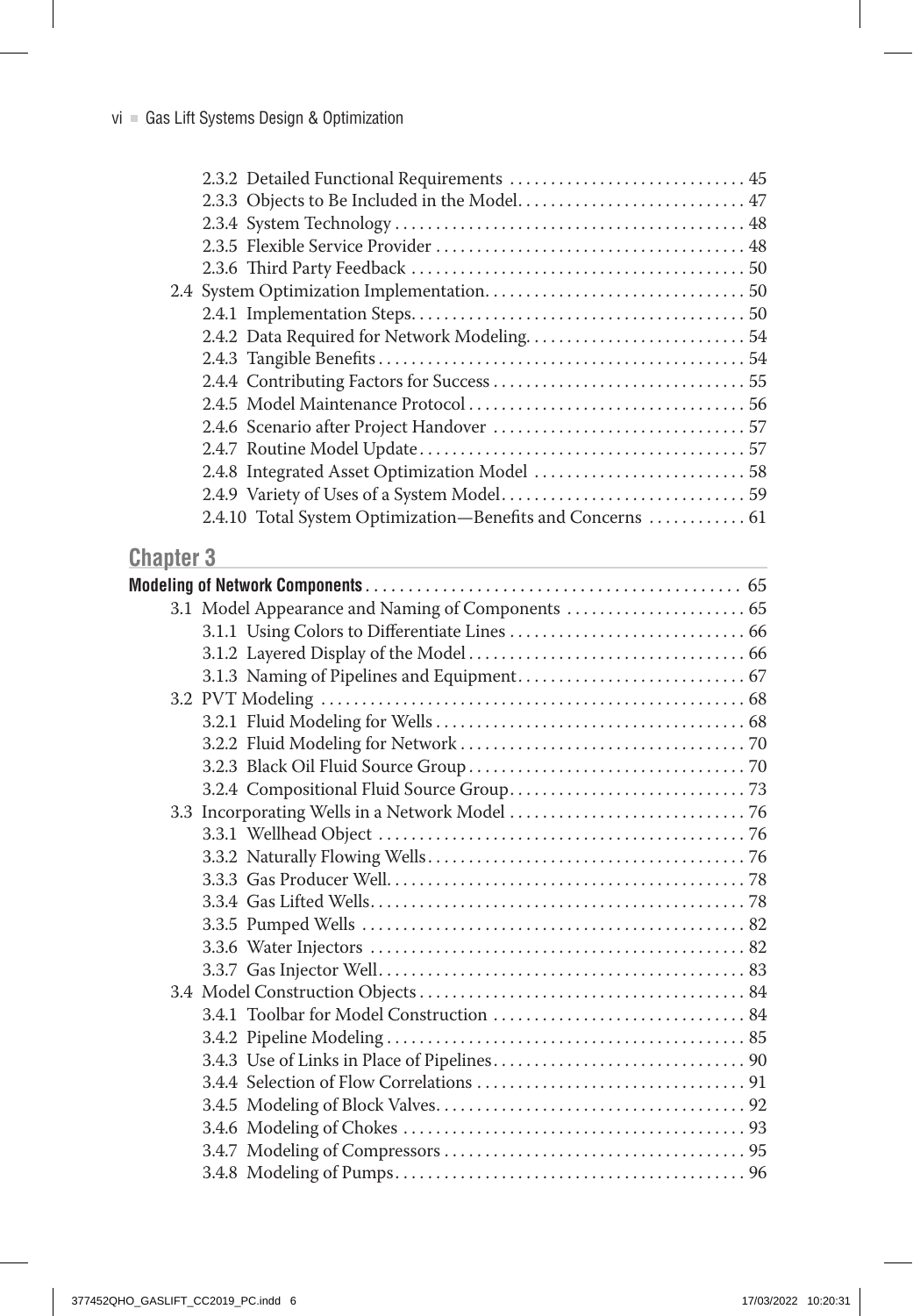|                  | 3.4.11 Modeling of Miscellaneous Objects  101              |  |
|------------------|------------------------------------------------------------|--|
|                  | 3.5.1 Compressor Performance Curves  104                   |  |
|                  | 3.5.2 Compressor Output Determined by Network 105          |  |
|                  |                                                            |  |
|                  |                                                            |  |
|                  | 3.5.5 Combining Gas Turbine and Compressor Performance 112 |  |
|                  | 3.5.6 Example Modeling of Detailed Compressor  116         |  |
| <b>Chapter 4</b> |                                                            |  |
|                  |                                                            |  |
|                  |                                                            |  |
|                  |                                                            |  |
|                  |                                                            |  |
|                  | 4.1.3 Parallel Equipment in the Model  122                 |  |
|                  | 4.1.4 Phase vs. Total Fluid Optimization  124              |  |
|                  |                                                            |  |
|                  |                                                            |  |
|                  |                                                            |  |
|                  |                                                            |  |
|                  |                                                            |  |
|                  |                                                            |  |
|                  | 4.2.4 Maximize and Minimize Objectives  129                |  |
|                  |                                                            |  |
|                  |                                                            |  |
|                  |                                                            |  |
|                  |                                                            |  |
|                  |                                                            |  |
|                  |                                                            |  |
|                  | 4.3.3 Acceptable History Match Results 137                 |  |
|                  |                                                            |  |
|                  |                                                            |  |
|                  | 4.4.2 Gas Lift Optimization Solution by Optimizer 140      |  |
|                  |                                                            |  |
|                  |                                                            |  |
|                  |                                                            |  |
| <b>Chapter 5</b> |                                                            |  |

| System Modeling and Optimization Case Histories 149        |  |
|------------------------------------------------------------|--|
| 5.1 Production Optimization of Offshore Field in Asia  149 |  |
|                                                            |  |
|                                                            |  |
|                                                            |  |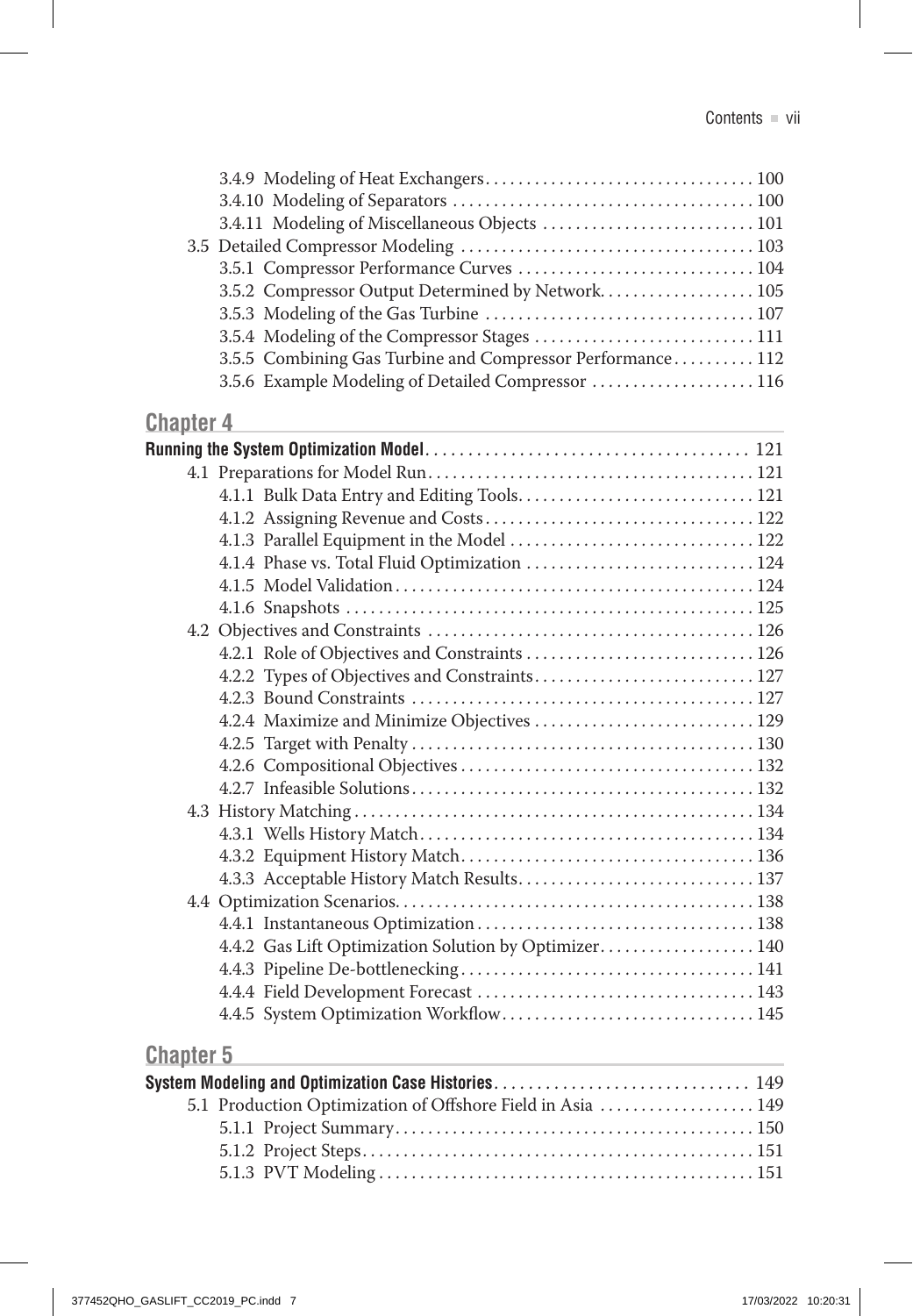|                  | 5.1.4 Well Modeling and Review of Gas Lift Practices  151                                 |  |
|------------------|-------------------------------------------------------------------------------------------|--|
|                  |                                                                                           |  |
|                  |                                                                                           |  |
|                  |                                                                                           |  |
|                  |                                                                                           |  |
|                  |                                                                                           |  |
|                  | 5.2 Production Optimization of Major GL Fields in the Middle East  160                    |  |
|                  |                                                                                           |  |
|                  |                                                                                           |  |
|                  | 5.2.3 Model History Match and Optimization  164                                           |  |
|                  |                                                                                           |  |
|                  |                                                                                           |  |
|                  |                                                                                           |  |
|                  |                                                                                           |  |
|                  | 5.3 System Optimization Model for Field Redevelopment. 173                                |  |
|                  |                                                                                           |  |
|                  |                                                                                           |  |
|                  |                                                                                           |  |
|                  | 5.3.4 Role of System Optimization Model in Redevelopment 176                              |  |
|                  |                                                                                           |  |
| <b>Chapter 6</b> |                                                                                           |  |
|                  | the control of the control of the control of the control of the control of the control of |  |
|                  |                                                                                           |  |
|                  |                                                                                           |  |
|                  | 6.1.2 Difficulties in Continuing with Offline Optimization  182                           |  |
|                  |                                                                                           |  |
|                  | 6.1.4 Benefits of Intelligent Real-time Optimization System 184                           |  |
|                  |                                                                                           |  |
|                  |                                                                                           |  |
|                  |                                                                                           |  |
|                  | 6.2.3 RTO Implementation Work Schedule 188                                                |  |
|                  |                                                                                           |  |
|                  |                                                                                           |  |
|                  |                                                                                           |  |
|                  |                                                                                           |  |
|                  |                                                                                           |  |
|                  |                                                                                           |  |
|                  |                                                                                           |  |
|                  |                                                                                           |  |
|                  |                                                                                           |  |
|                  | 6.3.2 Well Engineering-Well Model Calibration  195                                        |  |
|                  |                                                                                           |  |
|                  |                                                                                           |  |
|                  |                                                                                           |  |
|                  |                                                                                           |  |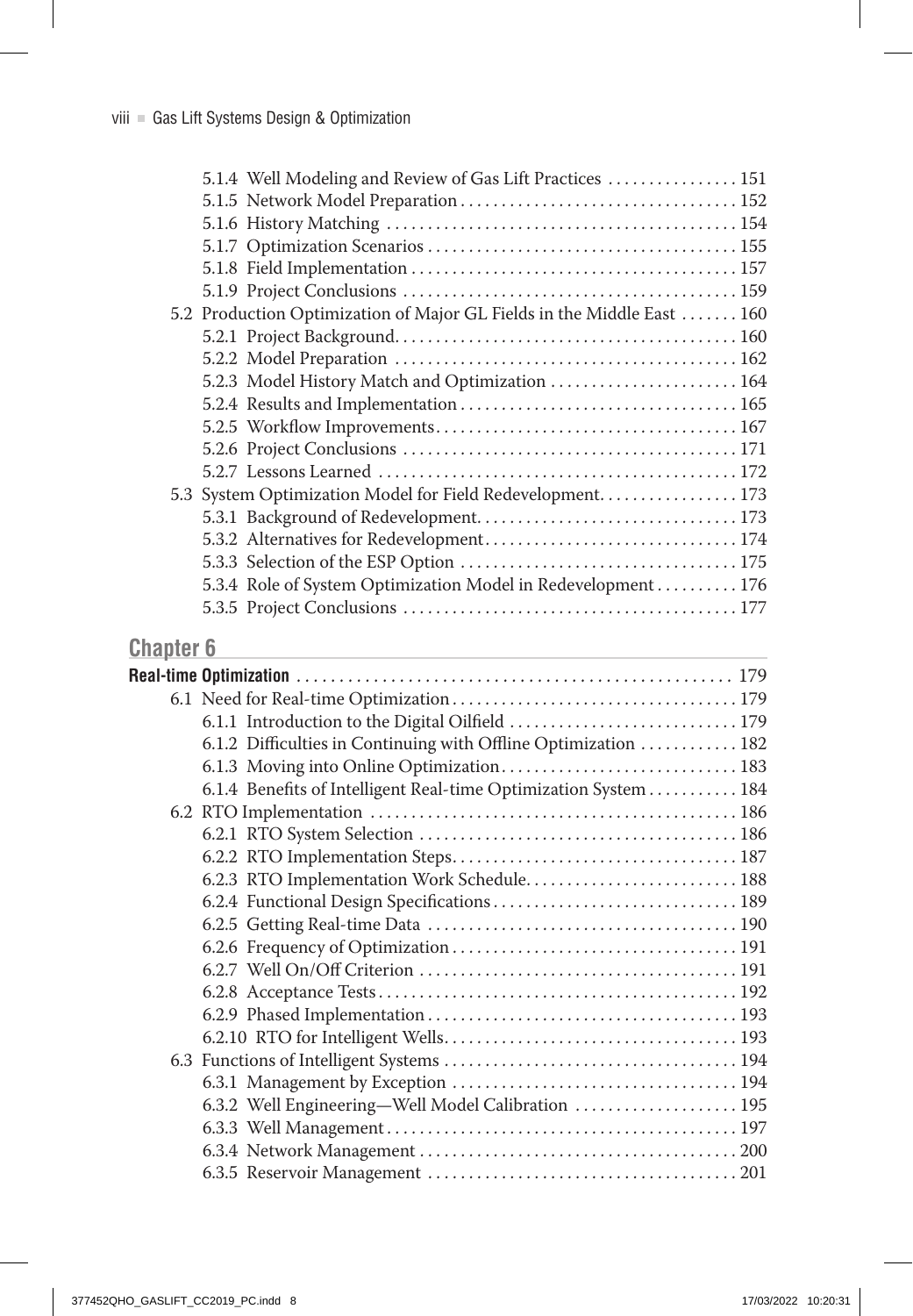|                  | 6.6.4 Well Test Validation and Well Model Tuning  213              |  |
|------------------|--------------------------------------------------------------------|--|
|                  | 6.6.5 Production Well Test Data Trend Plot  214                    |  |
|                  |                                                                    |  |
|                  |                                                                    |  |
| <b>Chapter 7</b> |                                                                    |  |
|                  |                                                                    |  |
|                  |                                                                    |  |
|                  | 7.1.1 Production Strategy for Unconventional Wells 218             |  |
|                  | 7.1.2 Well Design and AL Considerations in Unconventional Pays 221 |  |
|                  | 7.1.3 Conventional Gas Lift Design for Unconventional Wells 226    |  |
|                  | 7.1.4 Improved Gas Lift Design for Unconventional Wells  228       |  |
|                  |                                                                    |  |
|                  |                                                                    |  |
|                  |                                                                    |  |
|                  |                                                                    |  |
|                  |                                                                    |  |
| <b>Chapter 8</b> |                                                                    |  |
|                  |                                                                    |  |
|                  |                                                                    |  |
|                  |                                                                    |  |
|                  |                                                                    |  |
|                  |                                                                    |  |
|                  |                                                                    |  |
|                  |                                                                    |  |
|                  |                                                                    |  |
|                  |                                                                    |  |
|                  |                                                                    |  |
|                  |                                                                    |  |
|                  | 8.2 Application of Data Analytics to the Oilfield  244             |  |
|                  |                                                                    |  |
|                  |                                                                    |  |
|                  |                                                                    |  |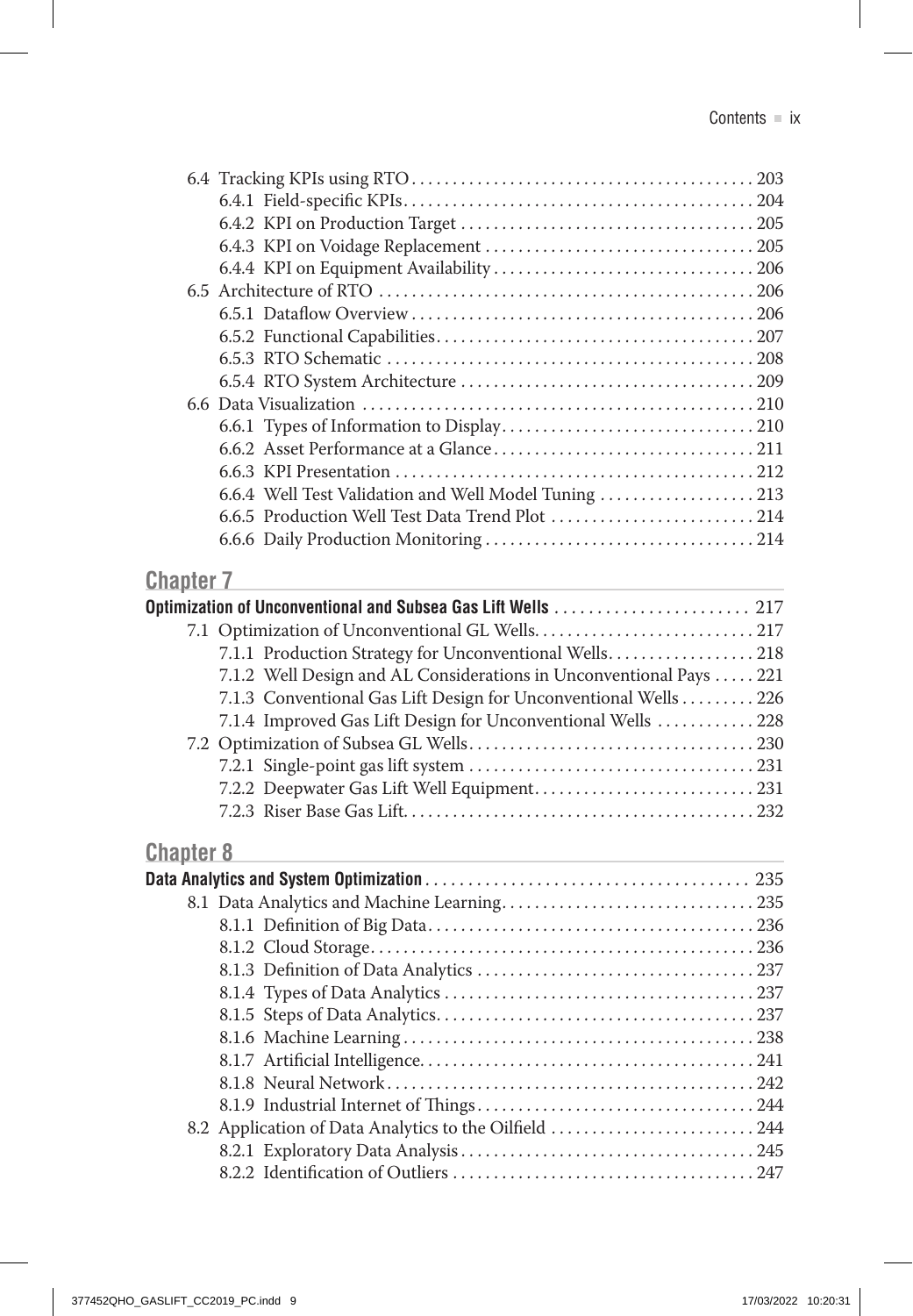|                  | 8.2.3 Searching for Dependent Variables  247                                              |  |
|------------------|-------------------------------------------------------------------------------------------|--|
|                  | 8.2.4 Locating Abnormal GL Well Performance 248                                           |  |
|                  |                                                                                           |  |
|                  |                                                                                           |  |
|                  | 8.3.1 Compressor Maintenance and Reliability 250                                          |  |
|                  |                                                                                           |  |
|                  |                                                                                           |  |
|                  |                                                                                           |  |
|                  |                                                                                           |  |
|                  | 8.3.6 Well Performance from Flowline Temperature 256                                      |  |
|                  | 8.4 Use of Hybrid Models for System Optimization  257                                     |  |
| <b>Chapter 9</b> |                                                                                           |  |
|                  |                                                                                           |  |
|                  |                                                                                           |  |
|                  |                                                                                           |  |
|                  |                                                                                           |  |
|                  | 9.1.3 Real-time Operations Center (Production)  263                                       |  |
|                  |                                                                                           |  |
|                  |                                                                                           |  |
|                  |                                                                                           |  |
|                  |                                                                                           |  |
|                  |                                                                                           |  |
|                  | 9.2.1 RTOC Alerting Corporate Target Shortfalls  267                                      |  |
|                  |                                                                                           |  |
|                  |                                                                                           |  |
|                  |                                                                                           |  |
| <b>Appendix</b>  | the control of the control of the control of the control of the control of the control of |  |
|                  |                                                                                           |  |
|                  |                                                                                           |  |
|                  |                                                                                           |  |
|                  |                                                                                           |  |
|                  |                                                                                           |  |
|                  |                                                                                           |  |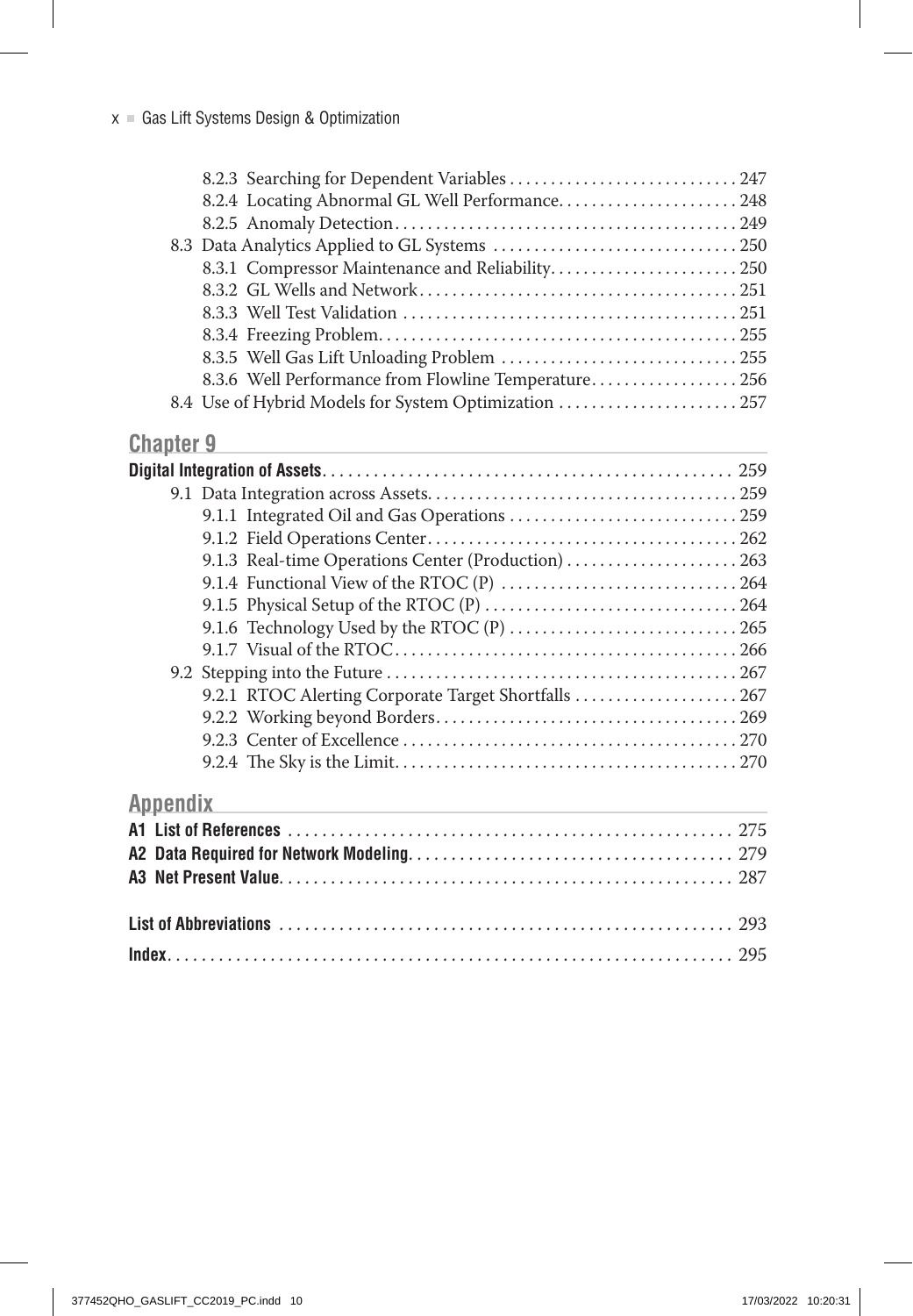## **Figures**

| Fig. 1-7. Gas lift response—incremental slope  10                    |  |
|----------------------------------------------------------------------|--|
|                                                                      |  |
| Fig. 1-9. Gas allocation by equal percentage slope  13               |  |
|                                                                      |  |
|                                                                      |  |
|                                                                      |  |
| Fig. 1-13. Rotative gas lift network with optimization parameters 22 |  |
|                                                                      |  |
|                                                                      |  |
|                                                                      |  |
|                                                                      |  |
|                                                                      |  |
|                                                                      |  |
|                                                                      |  |
|                                                                      |  |
| Fig. 2-9. Piecewise linear surface representing well performance 39  |  |
|                                                                      |  |
|                                                                      |  |
|                                                                      |  |
|                                                                      |  |
|                                                                      |  |
| Fig. 2-15. Recalibration of a well model with a new well test58      |  |
|                                                                      |  |
|                                                                      |  |
|                                                                      |  |
|                                                                      |  |
|                                                                      |  |
|                                                                      |  |
|                                                                      |  |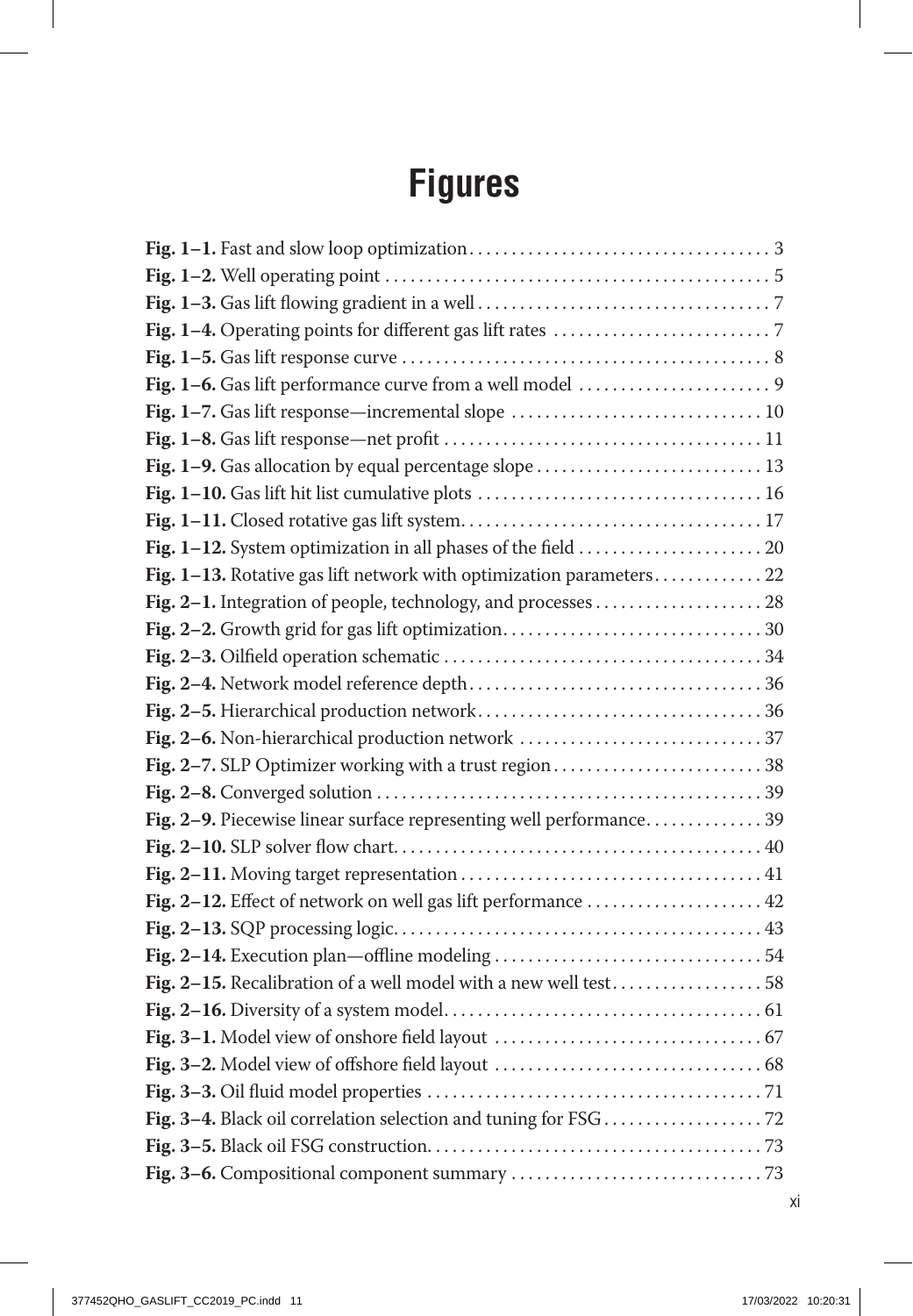| Fig. 3-27. Two-stage compression modeled using simple compressor  96      |  |
|---------------------------------------------------------------------------|--|
|                                                                           |  |
|                                                                           |  |
| Fig. 3-30. Entrainment coefficient for separator streams  101             |  |
|                                                                           |  |
| Fig. 3-32. Compressor surge and stonewall limits  105                     |  |
| Fig. 3-33. Flexibility of centrifugal compressor 106                      |  |
|                                                                           |  |
| Fig. 3-35. Two-stage detailed compressor schematic 108                    |  |
|                                                                           |  |
|                                                                           |  |
| Fig. 3–38. Impact of ambient temperature on gas turbine output power  111 |  |
|                                                                           |  |
| Fig. 3-40. Compressor head and horsepower requirement  113                |  |
| Fig. 3-41. Maximum horsepower available from gas turbine 114              |  |
| Fig. 3-42. Minimum power vs. compressor speed  114                        |  |
| Fig. 3-43. Combined gas turbine and compressor performance 115            |  |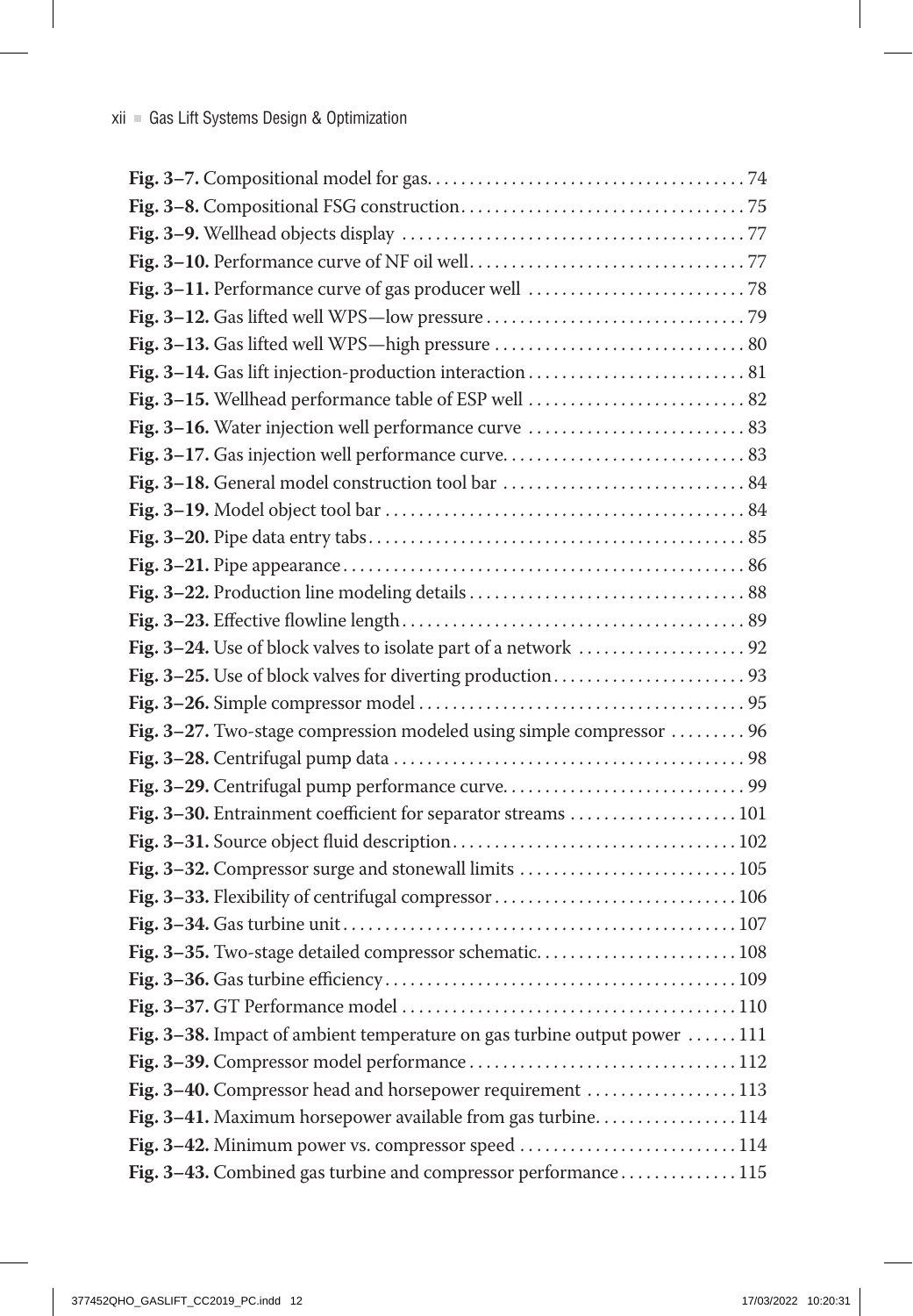| Fig. 3–44. Combined unit performance with gas lift pressure constraint  115 |
|-----------------------------------------------------------------------------|
|                                                                             |
|                                                                             |
| Fig. 3-47. Digitized compressor performance curve  117                      |
|                                                                             |
|                                                                             |
|                                                                             |
|                                                                             |
|                                                                             |
| Fig. 4-4. Logic of maximize / minimize objective 130                        |
|                                                                             |
|                                                                             |
|                                                                             |
|                                                                             |
| Fig. 4-9. History match for production system  134                          |
| Fig. 4-10. Water pump in water disposal system 136                          |
|                                                                             |
| Fig. 4-12. Gas lift optimization by system optimization program. 141        |
| Fig. 4-13. Offshore field with satellite platforms 142                      |
|                                                                             |
|                                                                             |
|                                                                             |
| Fig. 4-17. Well model calibration as a part of network optimization 145     |
| Fig. 4-18. System optimization workflow with data backup 147                |
| Fig. 5-1. Oil production uplift by gas lift reallocation  155               |
| Fig. 5-2. Effect of separator pressure on oil production and lift gas 156   |
|                                                                             |
| Fig. 5-4. Network gas lift optimization results 159                         |
| Fig. 5-5. Interaction between offshore fields  161                          |
| Fig. 5-6. Gas lift allocation with flat performance curve 166               |
| Fig. 5-7. System optimization functional flow chart  171                    |
| Fig. 6-1. Sustaining gains with automated optimization 183                  |
|                                                                             |
| Fig. 6-3. Execution plan—online optimization system  189                    |
| Fig. 6-4. Gas lifted well model successful calibration 196                  |
| Fig. 6-5. Model calibration failure due to shallow                          |
|                                                                             |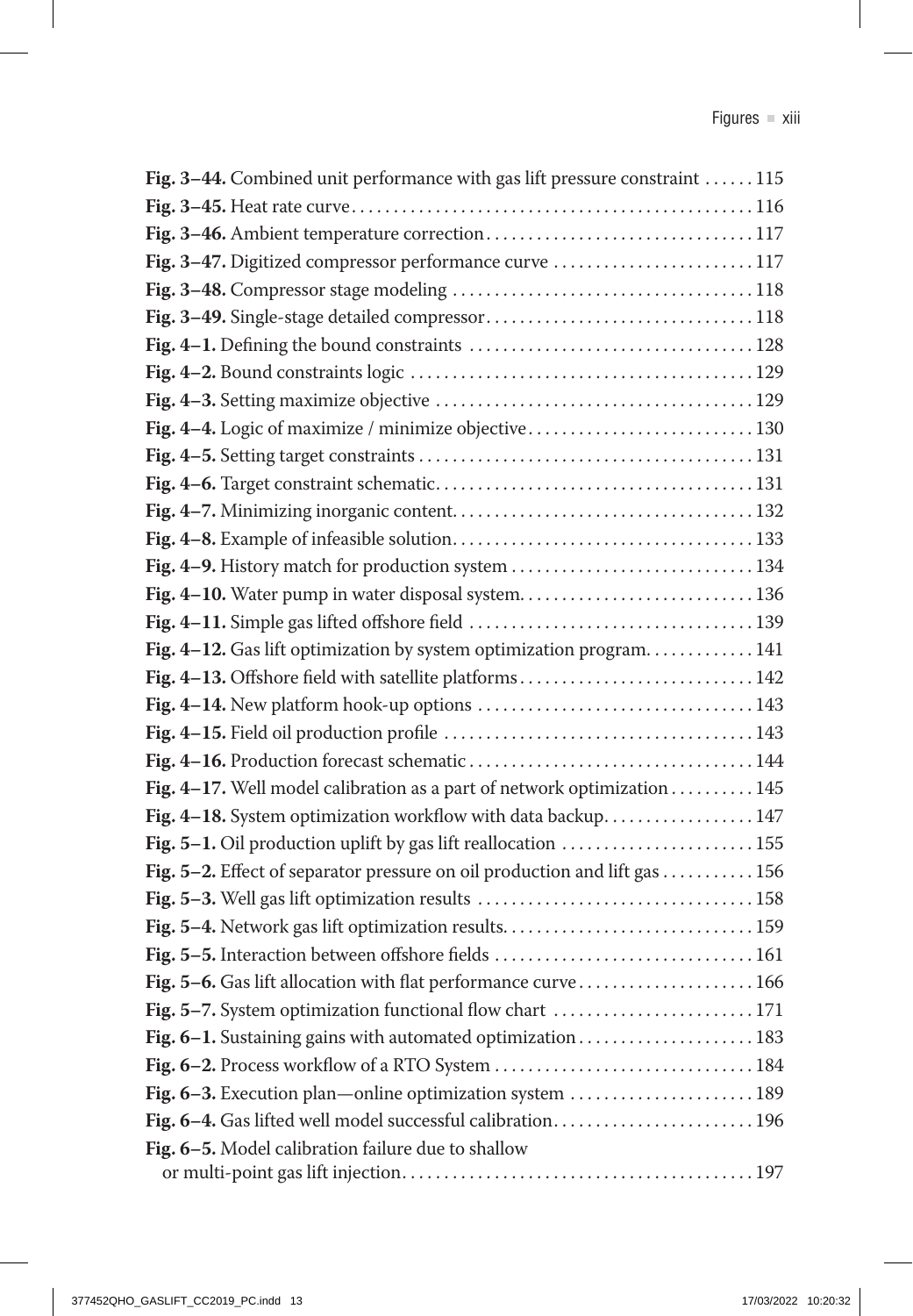| Fig. 6-11. Connectivity of RTO with data systems and servers  208          |  |
|----------------------------------------------------------------------------|--|
|                                                                            |  |
|                                                                            |  |
|                                                                            |  |
|                                                                            |  |
|                                                                            |  |
| Fig. 6-17. Automatic well test validation results 213                      |  |
| Fig. 6-18. Trend plot of well test with flowing bottom-hole pressure 214   |  |
|                                                                            |  |
|                                                                            |  |
|                                                                            |  |
| Fig. 7-3. Wellbore geometry affecting well performance 222                 |  |
| Fig. 7-4. Multiphase flow in undulated horizontal sections 222             |  |
|                                                                            |  |
| Fig. 7-6. Conventional mandrel spacing design for unconventional well  227 |  |
| Fig. 7-7. GLR method of spacing design for unconventional well. 228        |  |
| Fig. 7-8. Initial high-rate production with gas lift (BHP Data)230         |  |
|                                                                            |  |
| Fig. 7-10. Gas lift for slug suppression and flow stabilization 234        |  |
| Fig. 8-1. Traditional programming vs. machine learning 239                 |  |
|                                                                            |  |
|                                                                            |  |
| Fig. 8-4. Interconnections between various areas of data science243        |  |
|                                                                            |  |
|                                                                            |  |
|                                                                            |  |
|                                                                            |  |
|                                                                            |  |
| Fig. 8-10. Well test validation with DA / ML models254                     |  |
|                                                                            |  |
|                                                                            |  |
|                                                                            |  |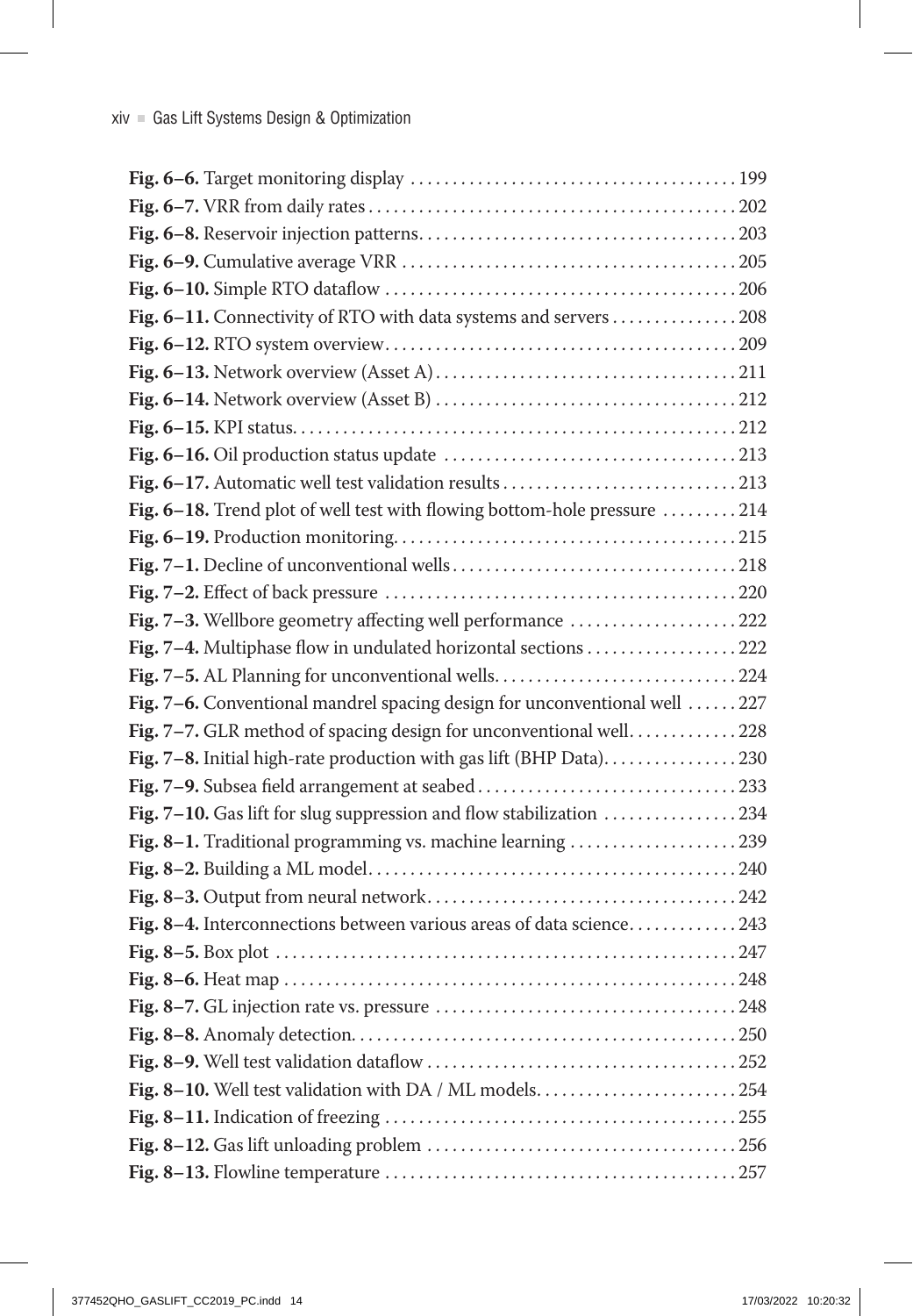| Fig. 8-14. Use of hybrid model for optimization258        |  |
|-----------------------------------------------------------|--|
|                                                           |  |
|                                                           |  |
|                                                           |  |
| Fig. 9-4. Real-time operations center screen display  267 |  |
|                                                           |  |
|                                                           |  |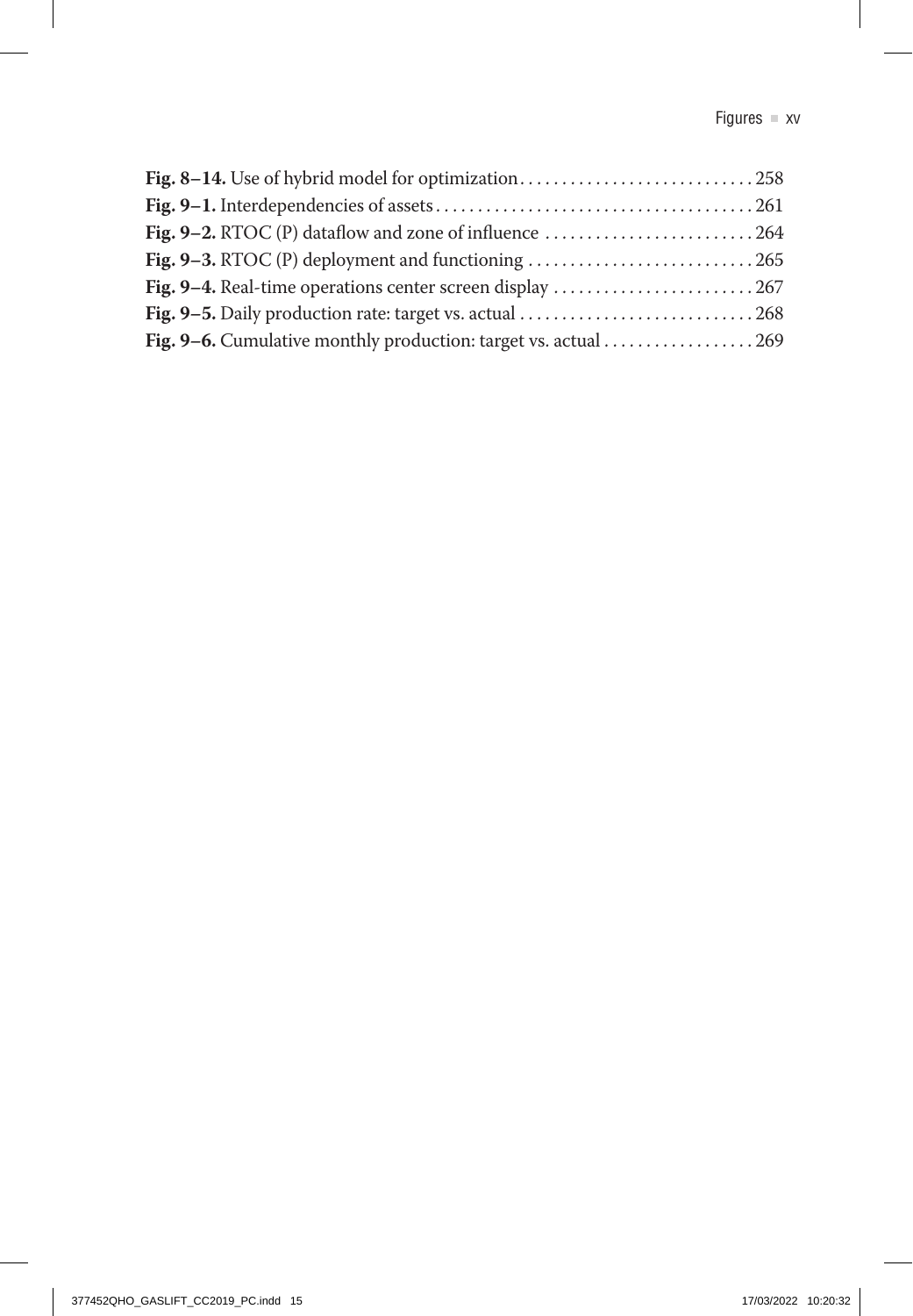## **Tables**

| Table 2-2. Network Optimization Software Expectations  44                   |  |
|-----------------------------------------------------------------------------|--|
|                                                                             |  |
|                                                                             |  |
| Table 3-2. Common fluid description for a compositional FSG 75              |  |
|                                                                             |  |
|                                                                             |  |
|                                                                             |  |
|                                                                             |  |
|                                                                             |  |
|                                                                             |  |
|                                                                             |  |
|                                                                             |  |
|                                                                             |  |
|                                                                             |  |
|                                                                             |  |
|                                                                             |  |
|                                                                             |  |
|                                                                             |  |
| Appendix A3 Table 5. Gas lift vs. ESP, for a low-pressure onshore well  290 |  |
|                                                                             |  |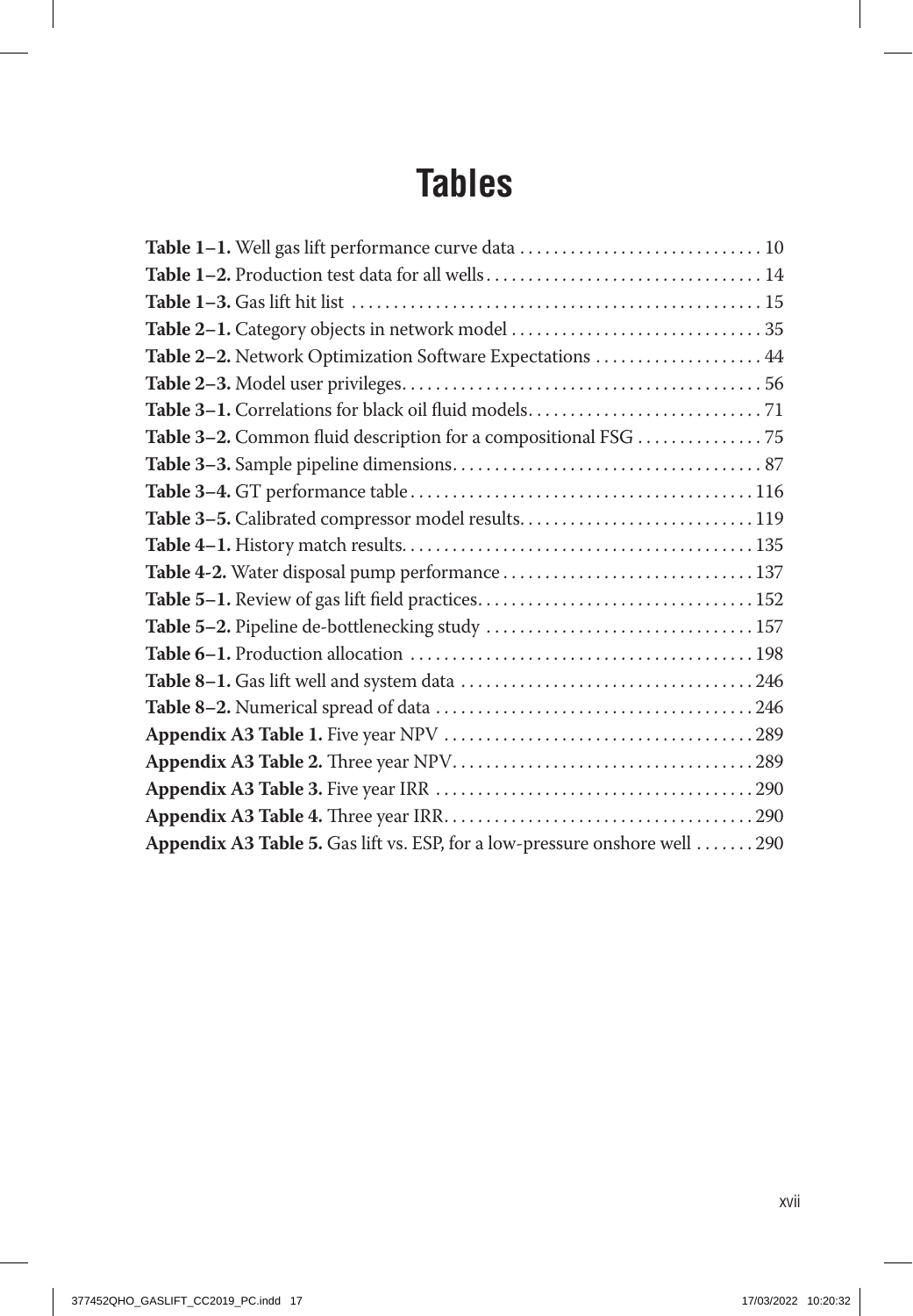## **About the Author**

**Manickavasakan S. Nadar** (popularly known as *Manickam*) is a well-known expert, specializing in the field of petroleum production engineering and operations, artificial lift, system modeling, and optimization. With over 30 years of experience, he is a senior consultant and professional trainer in petroleum engineering.

Manickam has contributed to the improvement of efficiency in the design, operation, and troubleshooting of large-volume artificial lift operations, resulting in significant improvement of production and revenue. He had an illustrious career with Dubai Petroleum Company (then a business unit of Conoco Inc.), handling lead roles in production operations, well completions, artificial lift, asset modeling, and optimization. Later, he worked as a Principal Petroleum Engineer with Edinburgh Petroleum Services Ltd. (a Weatherford company), in Edinburgh, UK, and was responsible for development and implementation of optimization projects of many giant oilfields in the regions of Asia and the Middle East. He had also worked as a Senior Production Technologist with Margham Dubai, UAE. Before moving to the oil and gas sector, he gained a wealth of knowledge and experience in process operations at Asia's largest single-stream Ammonia plant, SPIC Ltd., in Tuticorin, India.

A strong believer in human creativity and use of technology, Manickam has helped clients move their offline production optimization to real time, sustaining huge benefits of optimization, including increased profits, reduced downtime, and energy savings. Manickam's contribution to gas lift engineering and operations using a lesser number of valves selected based on dynamic testing has improved the reliability of gas lift designs and led to cost reduction. His contribution to the improvement of network optimization software solutions, especially for well gas lift design and gas compressor modeling is noteworthy. His work has led the operation of many old fields with high water cut to become very economical.

During his career with Conoco and Weatherford, Manickam was actively engaged in mentoring his colleagues through in-house training sessions. As an independent consultant, he is now associated with development and delivery of training through PetroSkills®, serving the oil and gas industry across the globe. He has developed training content in his areas of expertise for many training courses. His focus is on achieving excellence through system optimization, a collaborative work environment, avoidance of redundant work, and the proactive contribution of individuals.

Manickam has a number of publications to his credit. He has made presentations in many Society of Petroleum Engineers (SPE) meetings and other international and regional conferences, on various topics related to artificial lift, well surveillance, and asset optimization. He served as guest trainer in artificial lift economics in SPE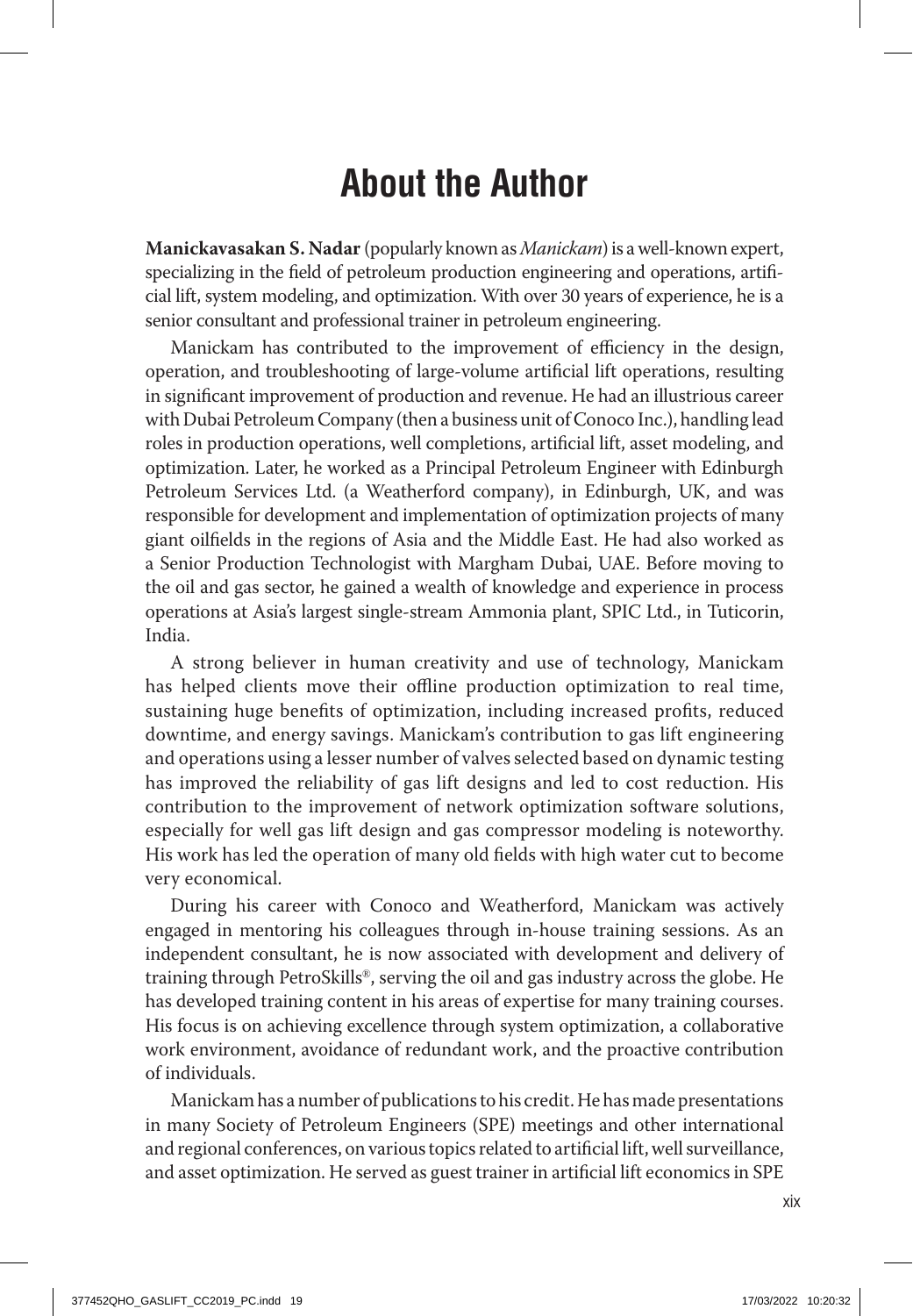conferences in Cairo and Ahmedabad. He has won several awards from Conoco for his creative and innovative work and teamwork skills.

Manickam holds a BS degree in Chemistry from Madurai University, India and a degree in Chemical Engineering from Institution of Engineers (India). Apart from petroleum engineering, his passion includes Indian classical music and charity work.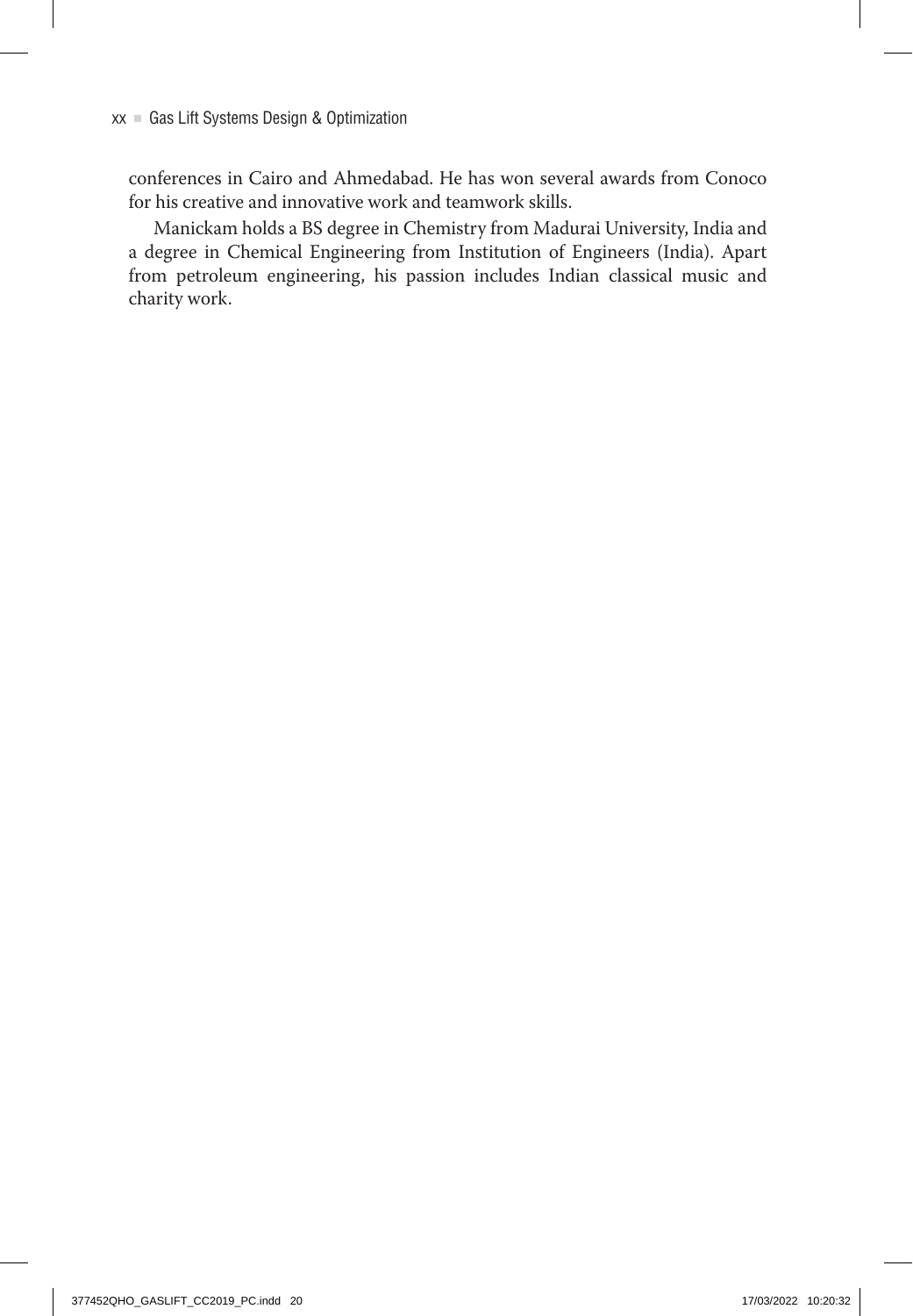## **Author's Note**

**HAVING WORKED WITH SEVERAL LARGE GAS LIFT SYSTEMS FOR THE PAST 30 <b>YEARS**, I am certain beyond doubt that there is always scope for improvement in gas lift operations. The quest for excellence in applying engineering investigations and setting up best practices with this versatile artificial lift system is ripe with rewards. This keeps engineers engrossed and constantly seeking opportunities for progress.

In the past three decades, as computers took up desk spaces, we found novel ways of refining gas lift technology by performing more field tests and analyses than ever before. This helped transform the *art* of gas lift to more of a *science*. Then came the communication explosion that facilitated sharing of these wonderful findings across the globe. As a result, the industry started applying engineering recommendations based on actual tests, investigations, and analysis, as opposed to the rules of thumb that had been previously followed. These developments allowed gas lift designs to become more accurate.

The spirit of growth did not stop there. The young and aspiring engineers from operating companies wanted to optimize their asset performance in a holistic manner, as opposed to merely solving individual well problems. This lit a new path in the industry. The service industry and operators collaborated in a big way and focused on the optimization of assets and networks, paying close attention to the performance characteristics of *every component of the network,* not just wells. Thus, the journey of network modeling and optimization took off. Time and again, case studies have proved the positive economic benefits of the gas lift system optimization approach. A more creative approach to system optimization not only opens up new possibilities, but also turns existing constraints and inefficiencies into profit-making opportunities.

What's more, moving to real-time surveillance and optimization yielded far more benefits than offline optimization, as this new methodology helped minimize downtime and production losses. The real-time optimization (RTO) application is able to readily identify the component or area of the field that is underperforming making it possible to start appropriate remedial action right away. This is one of the key benefits of the "digital oilfield."

Always open to exciting innovation, the energy industry now uses the new data science—big data analytics, machine learning, and artificial intelligence—that is ushering in significant changes in the way the assets are monitored and optimized. Believe it or not, these powerful analytical tools possess human-like cognitive skills and are capable of modifying optimization algorithms by self-learning and training. As a result, more workflows get automated, downtimes are reduced, and efficiencies are further improved upon.

After successful implementation of the field operation center (FOC) for every asset, the industry has moved on to digital data integration for achieving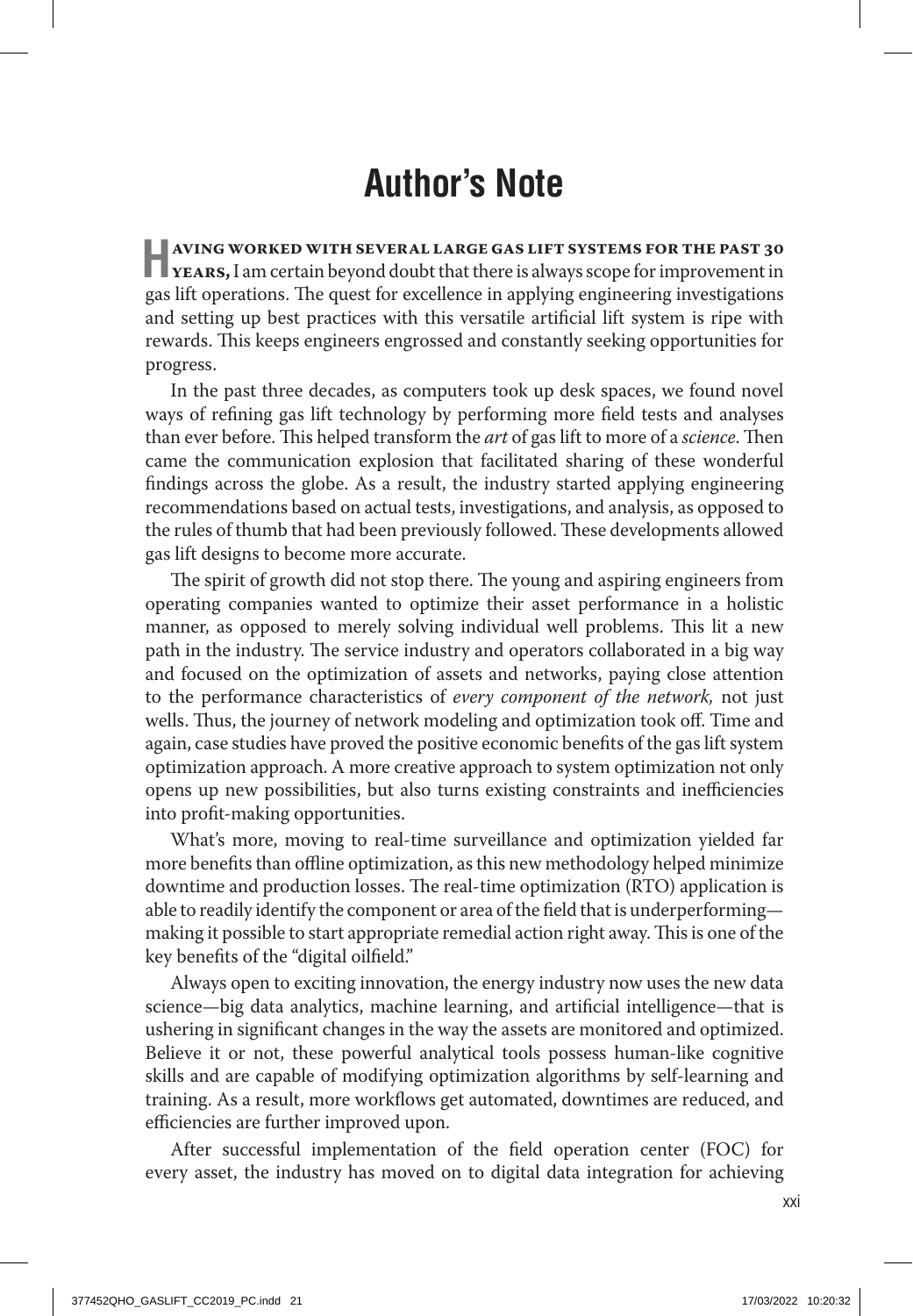inter-asset optimization through a real-time operations center (RTOC). The RTOC (Production) is extremely powerful in identifying synergies and maintaining high levels of efficiencies among many assets that are connected to each other with integrated production and export targets.

At every step of this innovative journey, the results kept improving the quality of oil and gas operations. Production was increased, and costs were reduced. Collaboration paid off as exciting solutions emerged.

Having had the privilege of being a part of this revolutionary industry in various roles, I have written this book as an attempt to capture how we optimize gas lifted fields using the modeling tools and communications technology available to us now. This book is intended for engineering and operations staff of operating and service companies, who work together to use technology intelligently to improve asset profits. All the information discussed is fully field-based and result-oriented. This book aims to provide you with the practical wisdom to embark on field gas lift system optimization using modern, pragmatic, applied, and proven methods.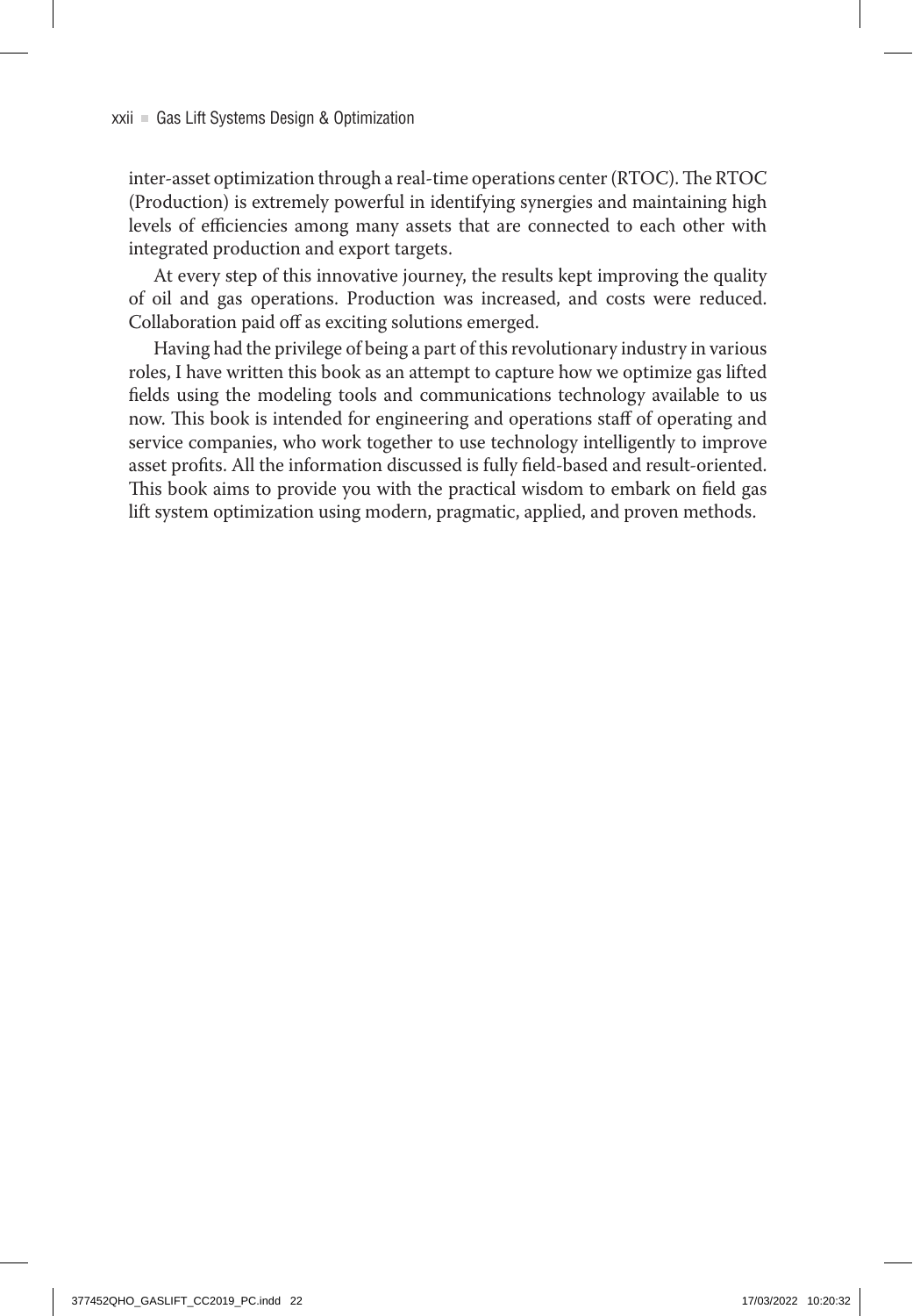## **Foreword Paul M. Barry**

### **Course Director, Production and Completions Engineering Division, PetroSkills LLC**

**Success in optimizing a gas lift system** to achieve both production and  $\bullet$  cost management goals flows from the sound application of informed technical reasoning and assumptions, supported by local knowledge based on technical, logistical, and commercial realities. That sound application originates in superior engineering design and then must be followed by the operations execution of a well-developed gas lift well completion and system optimization program.

Throughout his impressive career, **Manickam Nadar** has excelled in necessary strategic thinking and the resultant skilled application of both proven and emerging artificial lift principles and practices. Being an artificial lift expert, he is a leading industry consultant in gas lift and other artificial lift technologies. In the 15 years I have known Mr. Nadar, his work as oil and gas engineer, consultant, and subject matter expert for major oil companies, government national oil companies, independents, training organizations, and oilfield service companies has been fully professional, knowledgeable, precise, detailed, and complete. Underlying all these attributes is a full commitment to safe operations and the means and management vision to achieve such.

**Gas Lift Systems Design & Optimization: A Modern Modeling Approach** is a specialized professional book that covers all aspects of production optimization of gas lift systems. The book captures the depth and breadth of Mr. Nadar's comprehensive experience, bringing both leading-edge insight and practical methods to industry engineers and managers seeking the latest in optimizing gas lifted assets. Inherent in his approach in this text is the logic of a holistic design concept presented by Mr. Nadar that assures a comprehensive system methodology. The importance of blending a thorough understanding of fluid properties, fluid inflow capacities (oil, gas, water, condensate), gas lift design options, gas lift supply and production gathering facilities, operation of processing equipment, well and field management strategies, and several related parameters is demonstrated in this solid approach, which enables engineers to apply and achieve excellence in various key performance indicators.

My experience working side by side with Mr. Nadar in many oilfield production operations scenarios assures confidence in the precept that application of the practical principles and methods contained within the text will lead to proper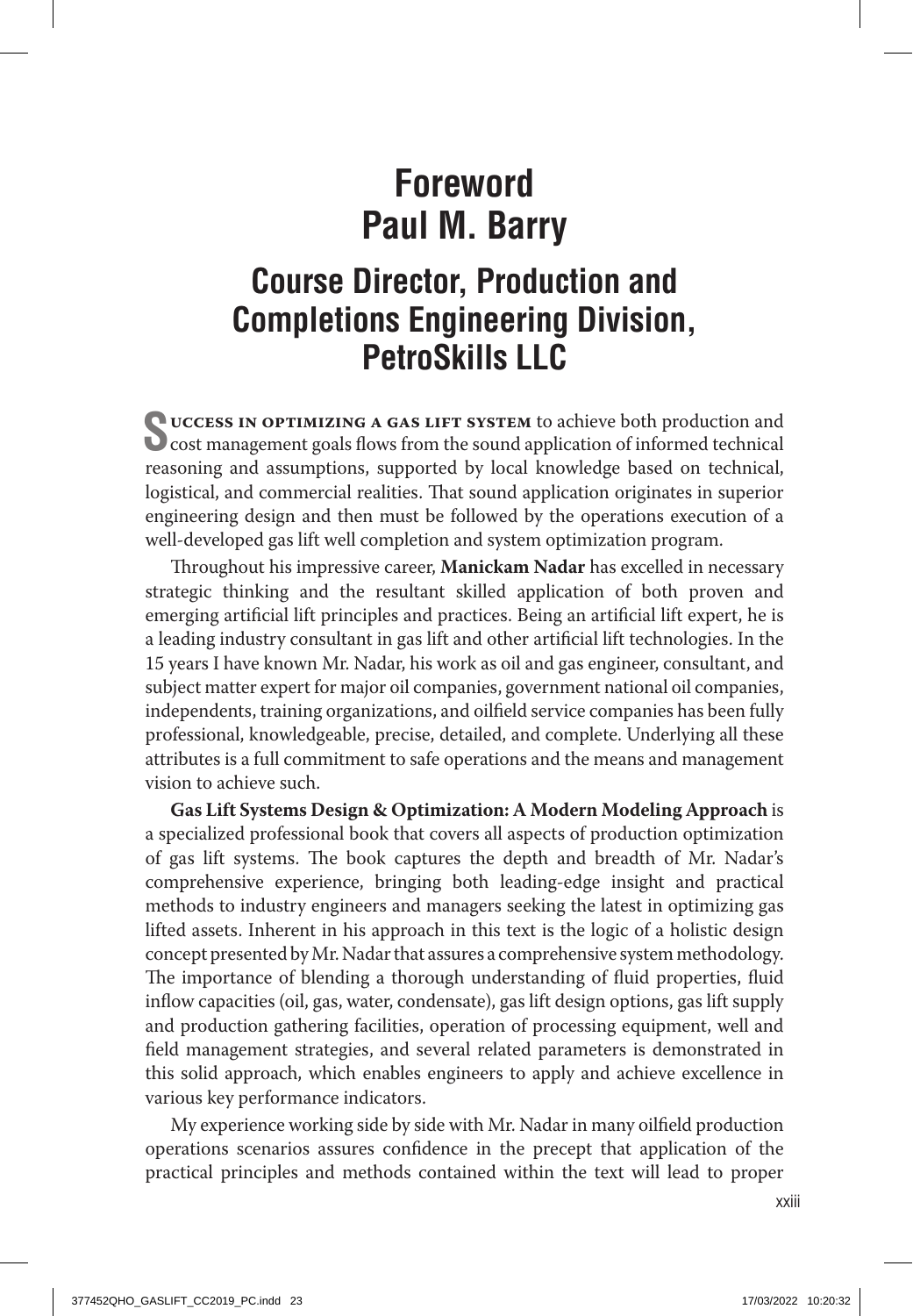choices made by engineers to maximize value from the application of gas lift technology in their producing assets. Newer, emerging technologies such as artificial intelligence, data mining, and digital twin, along with making use of the exponential improvement in modeling and optimization, combine to provide the reader with a Best-in-Class cookbook approach to designing and operating gas lift systems.

It is often proposed that gas lift is the most forgiving of all the family of artificial lift technologies. This principle is regularly observed as being accurate, and thus, gas lift well performance surveillance and precise decision making can provide a great understanding of what adjustments might be made to improve gas lift system performance. Methods explained in detail in the book provide a professionally written checklist of gas lift interrogation bullet points to adopt.

A point of emphasis often presented as a consultant is that oilfield operations management at various levels and disciplines must provide the means for the execution of well-developed ideas. Simply put, brilliant ideas disappear if "action," guided by commercial value assessment, does not follow a decision to consider a change when needed in the engineering, process, or equipment. This book provides the underlying basics for achieving quality and maximizing profitability in the performance of both individual gas lift completions as well as the overall field network. It also provides confidence that the practical implementation of principles of gas lift system optimization presented by Mr. Nadar will lead to positive results in any asset.

At some point, many oilfield engineers compile and assemble their career experiences to collect and organize their lifelong compendium of knowledge, know-how, and insights. Many do so just for the peace of mind achieved in "putting it all together." Others do so simply as part of their job responsibility to gather local knowledge in a particular company or geographical oil and gas basin. Regarding Mr. Nadar's approach to system modeling and optimization, the material contained in the book provides a solid, leading-edge, contemporary, technically accurate, and precise summary for engineers at any career stage thereby enabling them to improve upon their understanding and application of artificial lift to maximize production and achieve commercial success for their oil and gas industry organization.

> Paul M. Barry September 28, 2021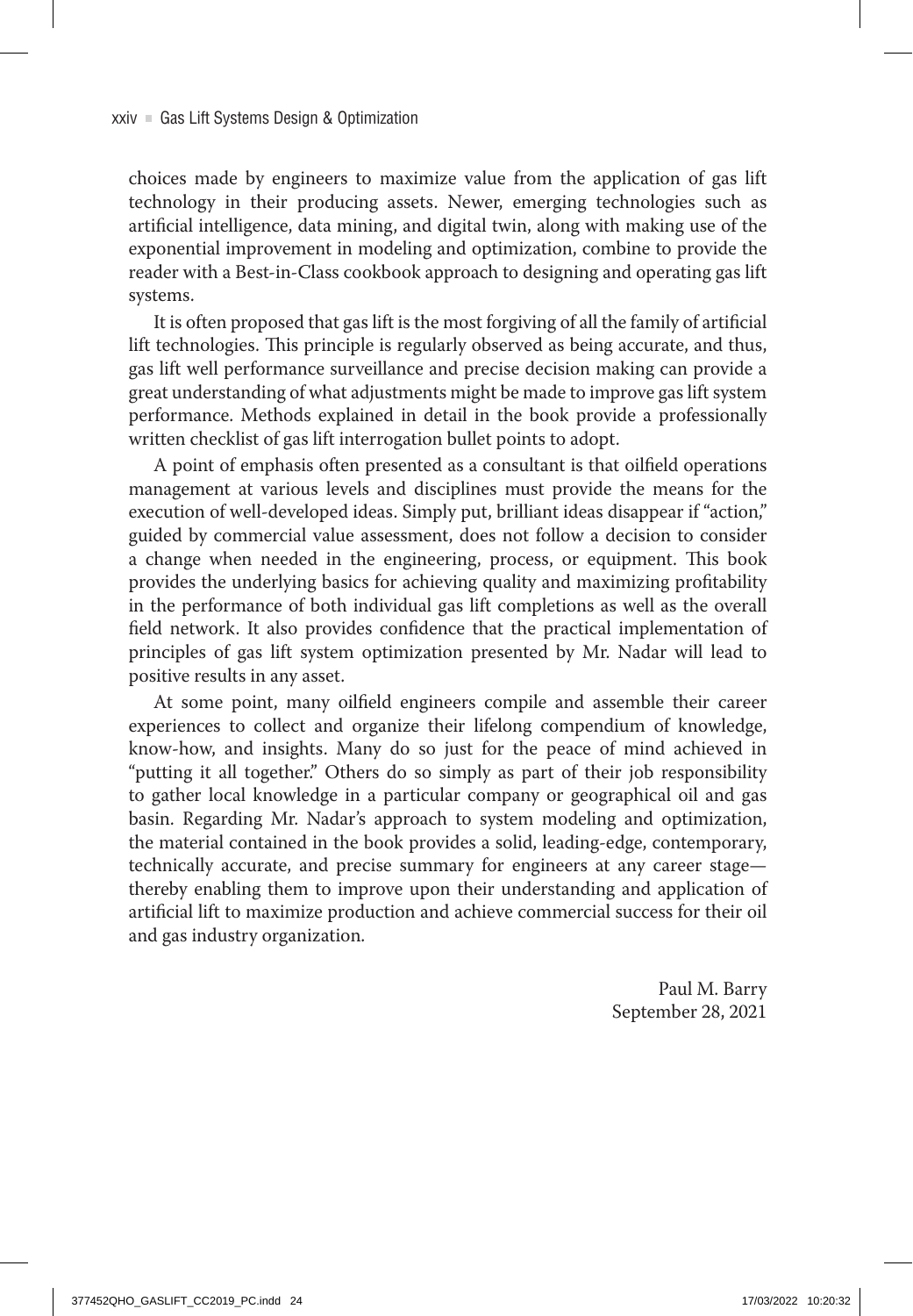## **Outline of the Book**

This book presents efficient and practical ways of designing and managing gas lifted network systems from a field perspective. Maintaining peak efficiency in the operation of gas lifted assets is all the more important in today's environment. Gas lift system optimization methods described herein will establish that superior economic benefits can be achieved if each component of the production network is reviewed and optimized, instead of optimizing the well performance alone. The book will demonstrate how this can be achieved at a practical level. The book will also highlight the use of artificial intelligence, machine learning, and data science technologies that are available today to take asset optimization to greater heights and extend the benefits across various assets.

The book covers the following:

- How to improve performance of the production network by modeling every component of the network, along with the wells, and using the model-based optimization to run gas lift operations at peak efficiency, during normal operations as well as process upsets.
- How to make use of powerful real-time data visualization to identify underperforming components of gas lift networks and a real-time optimization system to maximize revenues and minimize operating and maintenance costs.
- How to utilize data transparency and transform asset operations to a collaborative working environment that enhances teamwork efficiency and helps an organization to achieve its key performance indicators (KPIs).
- How to optimize gas lifted wells, with special emphasis on unconventional reservoirs and deepwater gas lift operations.
- How to apply big data analytics, neural networks, and machine learning technologies to improve equipment reliability and plant availability. The goal is to spot areas of sub-optimal performance and correct them before incurring loss of production.
- How to integrate various assets inked to the hydrocarbon chain to identify synergies and promote inter-asset optimization. The real-time operations center (production)—RTOC (P)—can help integrate oil and gas operations within an organization or across multiple organizations in a country.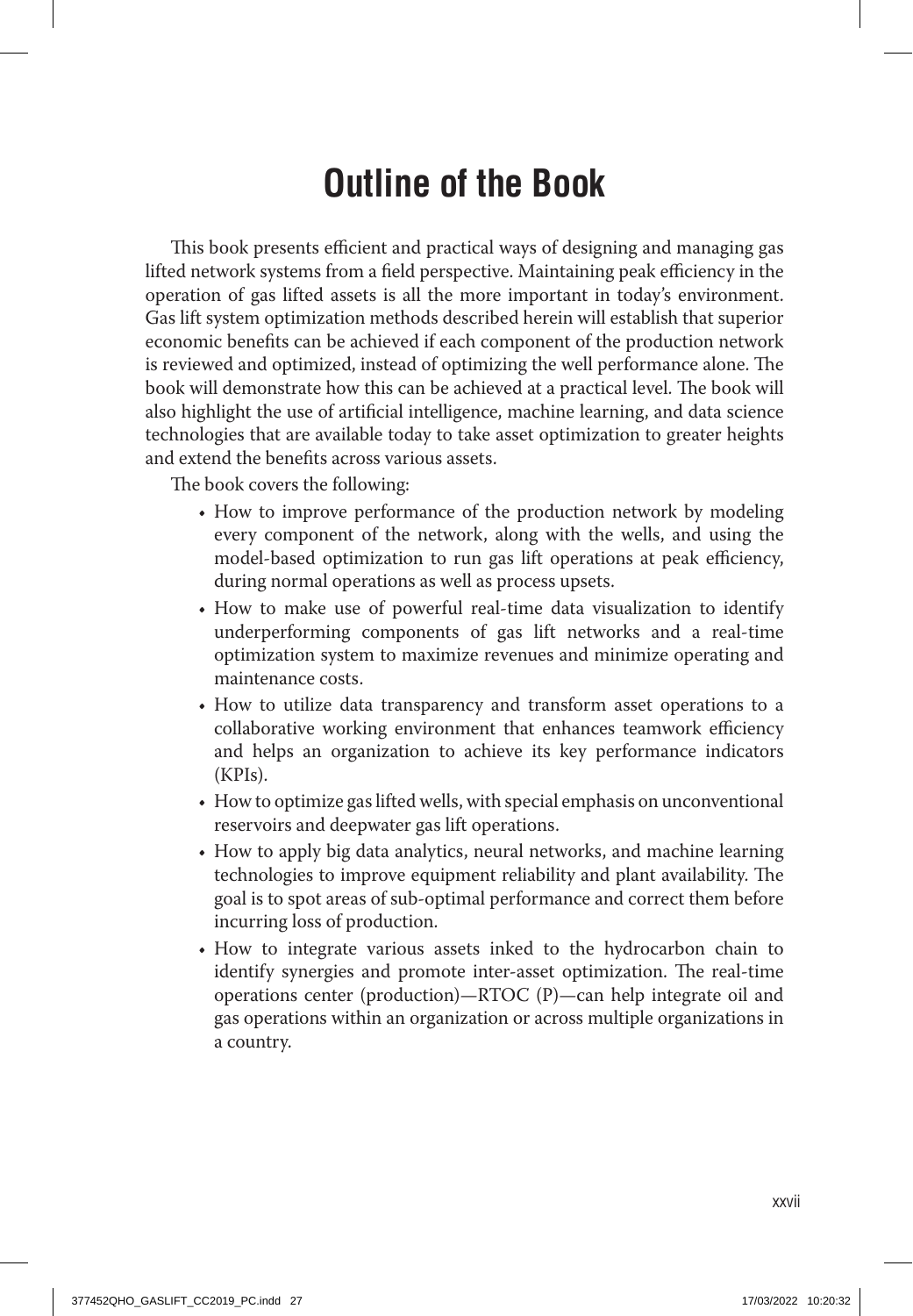## **Chapters**

#### **1. Introduction to Gas Lift Network Optimization**

This chapter introduces the use of well performance for gas lift optimization of a single well. Having discussed multi-well gas allocation and gas lift strategies, the concept of network optimization is introduced. The importance of the various components of the network such as pipelines, gas lift compressors, and separators is highlighted. This topic is an area that operators generally overlook, and, as a result, this omission causes serious system inefficiency, which is often expensive to correct.

#### **2. Network Optimization Becoming a Reality**

The foundation for establishing a versatile network system optimization is explained in this chapter. The factors to be considered during the evaluation and selection of the system optimization software are described in detail. The various steps involved in the implementation of system optimization have been explained systematically.

#### **3. Modeling of Network Components**

Details of the modeling of various components of gas lift production networks are presented. This includes fluid modeling and modeling of wells, pipelines, rotating equipment, and various other components of the surface network. Application of these concepts would help the reader fully understand the concepts of engineering modeling and gain the confidence to implement production optimization at the system level for any asset, of any size and complexity, irrespective of the software tools chosen.

#### **4. Running the System Optimization Model**

Finer details for running the model such as setting objectives and constraints for history match and optimization case studies are covered in detail. Many optimization scenarios of gas lift system optimization have been illustrated. This will help the user get the maximum value out of the system optimization model for solving day-to-day problems and evaluating the merits of project proposals.

#### **5. System Modeling and Optimization Case Histories**

Details of three real-life success stories are presented. These are case histories of design and implementation of gas lift system optimization in large assets. Also included are the practical challenges that were encountered during the implementation and the solutions provided in the projects. Factors that are critical for the successful implementation of gas lift system optimization are highlighted.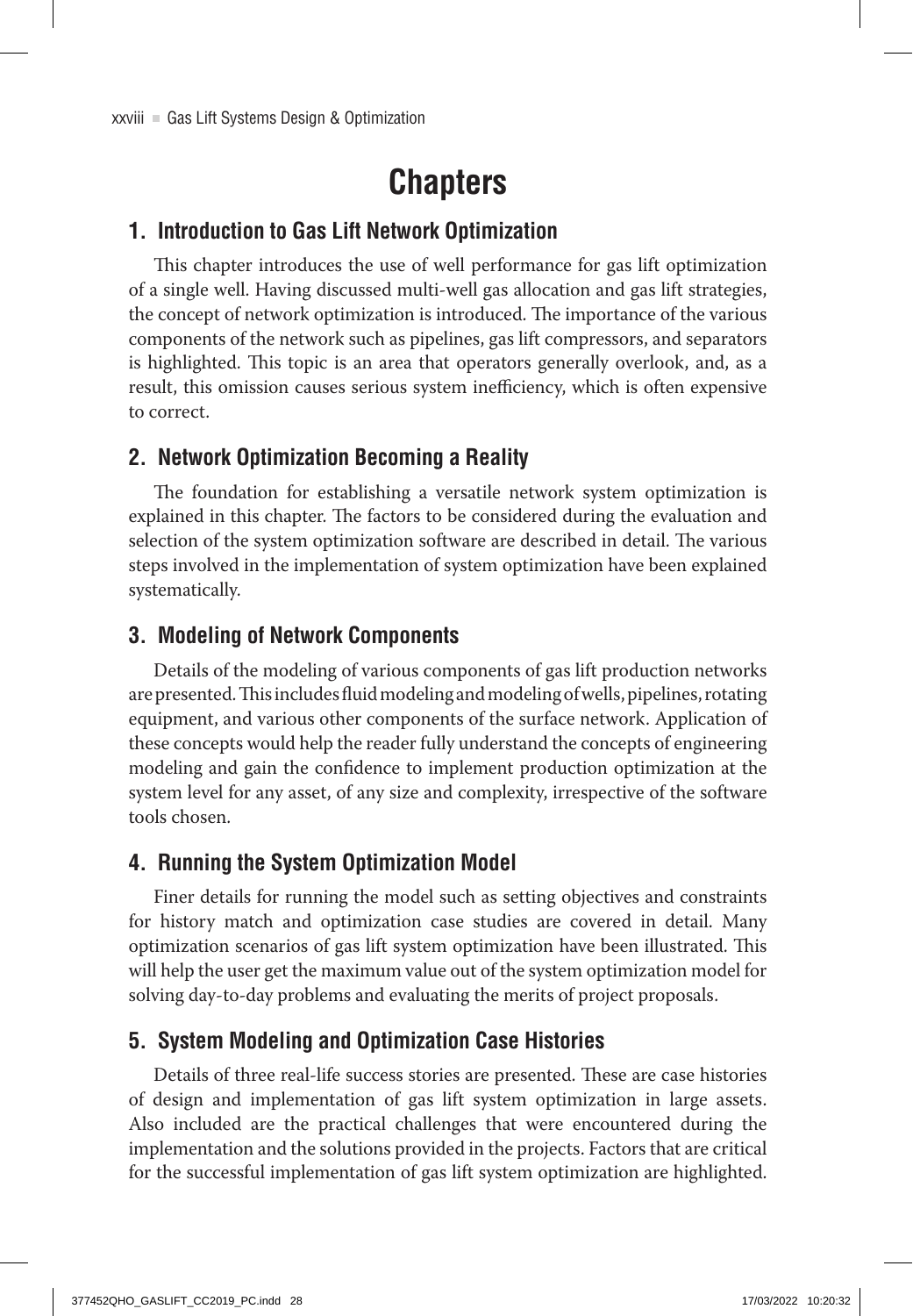These should give the practical wisdom that is needed for the engineering and operation teams of the operator, as well as the service consultants.

#### **6. Real-time Optimization**

This chapter emphasizes the value of bringing data to desktop and implementing real-time optimization in assets. The need for and benefits of real-time surveillance and optimization of large production networks are presented. The intelligent systems that are used for implementation of real-time optimization (RTO) systems are described. How various KPIs are set, monitored, updated, and displayed in the real-time environment are captured. Sample displays showing various ways of visualization of results have been included.

#### **7. Optimization of Unconventional and Subsea Gas Lift Wells**

This chapter of the book describes the production optimization and artificial lift strategies of unconventional wells and deep water gas lift wells. New techniques of gas lift design & optimization of unconventional wells are covered in detail with supporting case histories. The challenges associated with deepwater single-point and riser base gas lift are highlighted. Gas lift optimization solutions have been presented for these cases.

#### **8. Data Analytics and System Modeling**

The eighth chapter takes the reader to the world of big data analytics and explores the impact of the digital transformation that is now happening in the oil and gas industry. The author explains how the advanced tools of machine learning, neural networks, and artificial intelligence can bring a sea change in the way the oil and gas industry will work in the future. The chapter explains how plant availability and uptime for critical machineries can be improved through predictive and prescriptive maintenance strategies using data analytics and machine learning models. How problems in gas lifted wells and networks can be identified is explained with sample data.

#### **9. Digital Integration of Assets**

The concluding chapter highlights the benefits of linking many producing assets and "customer units" through the concept of the RTOC (P). While field operations centers align the engineering and operations within each asset, the RTOC helps manage the inter-asset collaboration to ensure improved efficiency levels for all of the units. The digital integration of assets uses the physics-based and analytical models and identifies synergies across various operating units. The concept can be extended beyond a single organization to integrate upstream, midstream, and downstream operations of the hydrocarbon chain.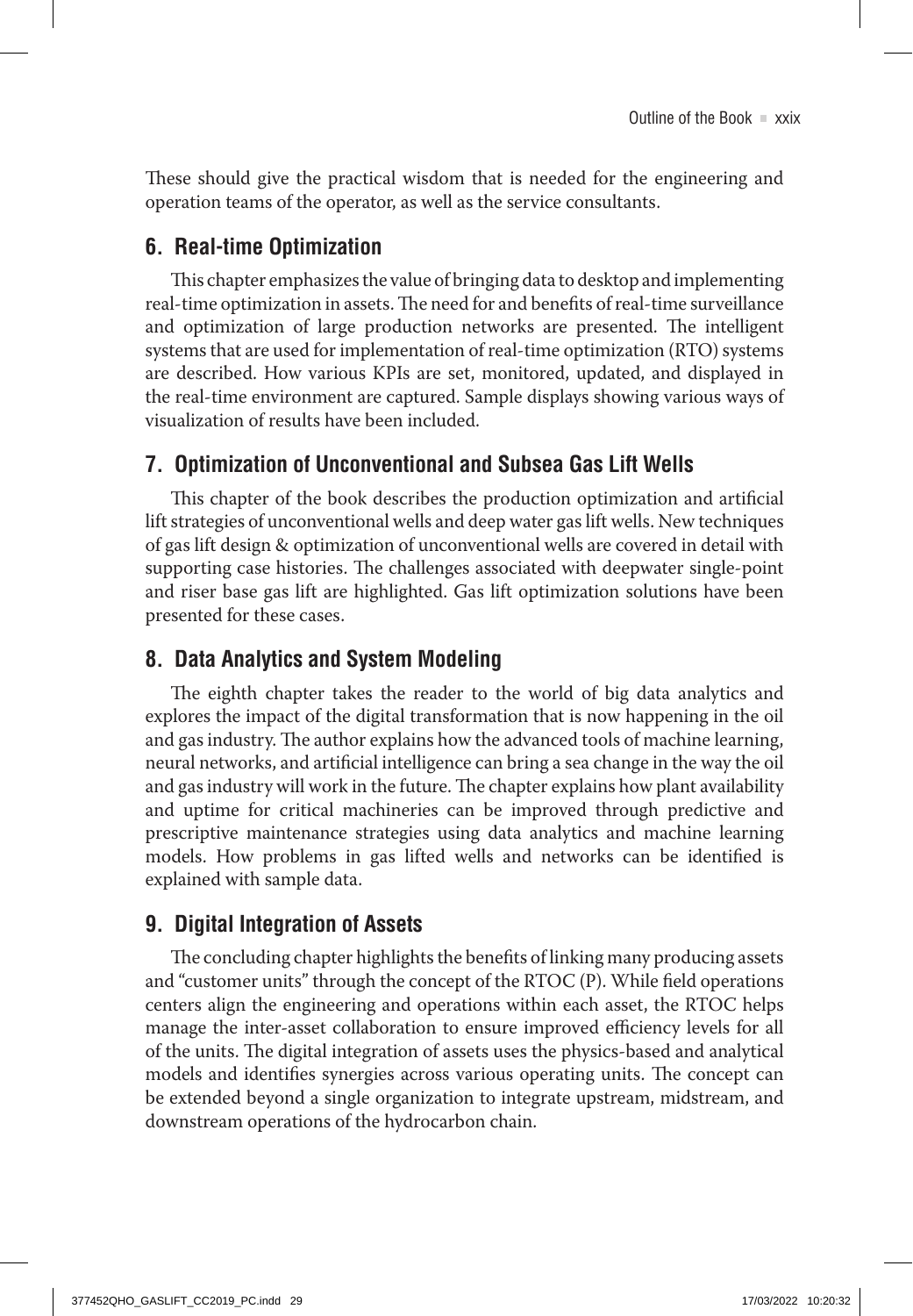# **1**

## **Introduction to Gas Lift Network Optimization**

**P**roduction optimization of a gas lifted field always begins with wells. It is necessary to understand the heart of a well optimization—the gas lift response curve—generated for every well, using a well model. The "optimum" and "maximum" lift gas for a well and its current operating slope can be understood from the analysis of the gas lift response curve. Gas lift distribution to the wells in a field with a wide range of production capacities is always a challenge. The changes that happen to the wells and oilfield equipment over time represent another issue that would impact the gas distribution process. The ultimate solution for the optimization problem is to shift the paradigm from well gas lift optimization to "network production optimization."

This chapter discusses the following topics:

- Gas lift optimization using a well model
- The gas lift response curve of a well
- The concept of incremental slope
- Multi-well gas allocation
- Use of gas lift injection hit-lists
- Full network optimization

## **1.1 Well Gas Lift Optimization**

#### **1.1.1 Types of Production Optimization**

In the oilfield context, optimization would mean either *increase production* (i.e., increase the flow rate from wells, maximize the reservoir production, or lower the mean failure rates) or *lower the costs* (i.e., reduce downtimes, maximize human resource potential, and do more with less).

There is a tendency to classify the areas of optimization based on where the tools are deployed or the parameters gathered from: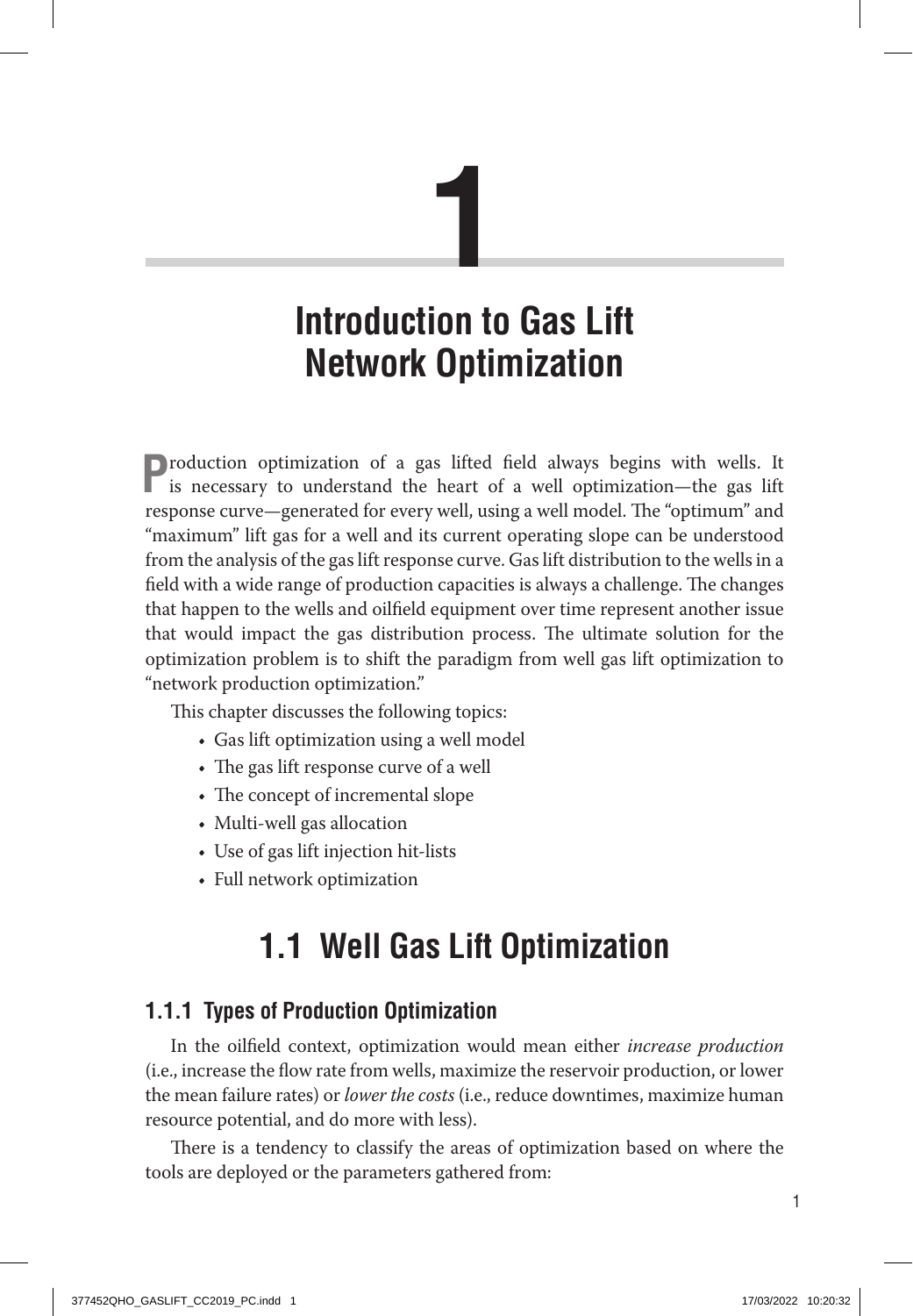If more wells are added in the field over a period of time due to in-fill drilling, the production manifold pressure will gradually increase due to increased fluid load and congestion in the production gathering network. The production separator is usually operated at the same pressure.

In both these cases, the gas lifted wells are forced to flow against high wellhead flowing pressure. This will make the wells less efficient.

#### **Pressure drop in gas lift side**:

While the gas compressor performance may be normal, the gas lift header pressure at the platform may be lower than design, due to excessive pressure loss in the gas pipeline from compressor location to the wellhead platform. Length of the pipeline, restrictive ID, liquid loading, and gas flow rate exceeding the design may lead to this situation. This will result in shallow gas lift injection in wells.

The gas lift supply pressure may also be affected by compressor performance issues occasionally. This may have some impact on some wells but only for short durations.

In large fields, multiple compressors work in parallel to feed high-pressure gas into a common gas supply manifold. The gas lift rate to individual wells may be controlled by flow control valves working as gas lift chokes. If automated, these chokes maintain the set point gas lift rates to the wells. If set points are increased, more gas flow will be drawn from the compressors, and the compressors would work harder to maintain the discharge pressure with the increased throughput.

**Fig. 1‑13** shows the detailed schematic of a rotative gas lifted network. Also shown in the figure are some of the major parameters that can be varied to achieve the best operating conditions for the asset at any given time, subject to existing field constraints. The parameter that can be optimized is either pressure (P) or flow rate  $(Q)$  as marked in the network  $(3)$ . The items that add to the revenue are designated as +\$ and the ones that add to costs shown as -\$.

As a well is connected to both gas lift and production sides of the network, anything that happens to the network can affect the individual well performance. The reverse is also true—a change that happens in a well can affect the network too. For example, if a new gas lifted well is commissioned on a platform, depending on the sizes of the pipelines and flow rates, the gas lift manifold pressure may decrease and the production manifold pressure may increase. This can happen even if the gas compressor discharge pressure and the production separator pressure remain unchanged. This will affect the performance of other wells connected to the network. This is due to the fact that the injected lift gas is returned to the production system at low pressures along with produced fluids.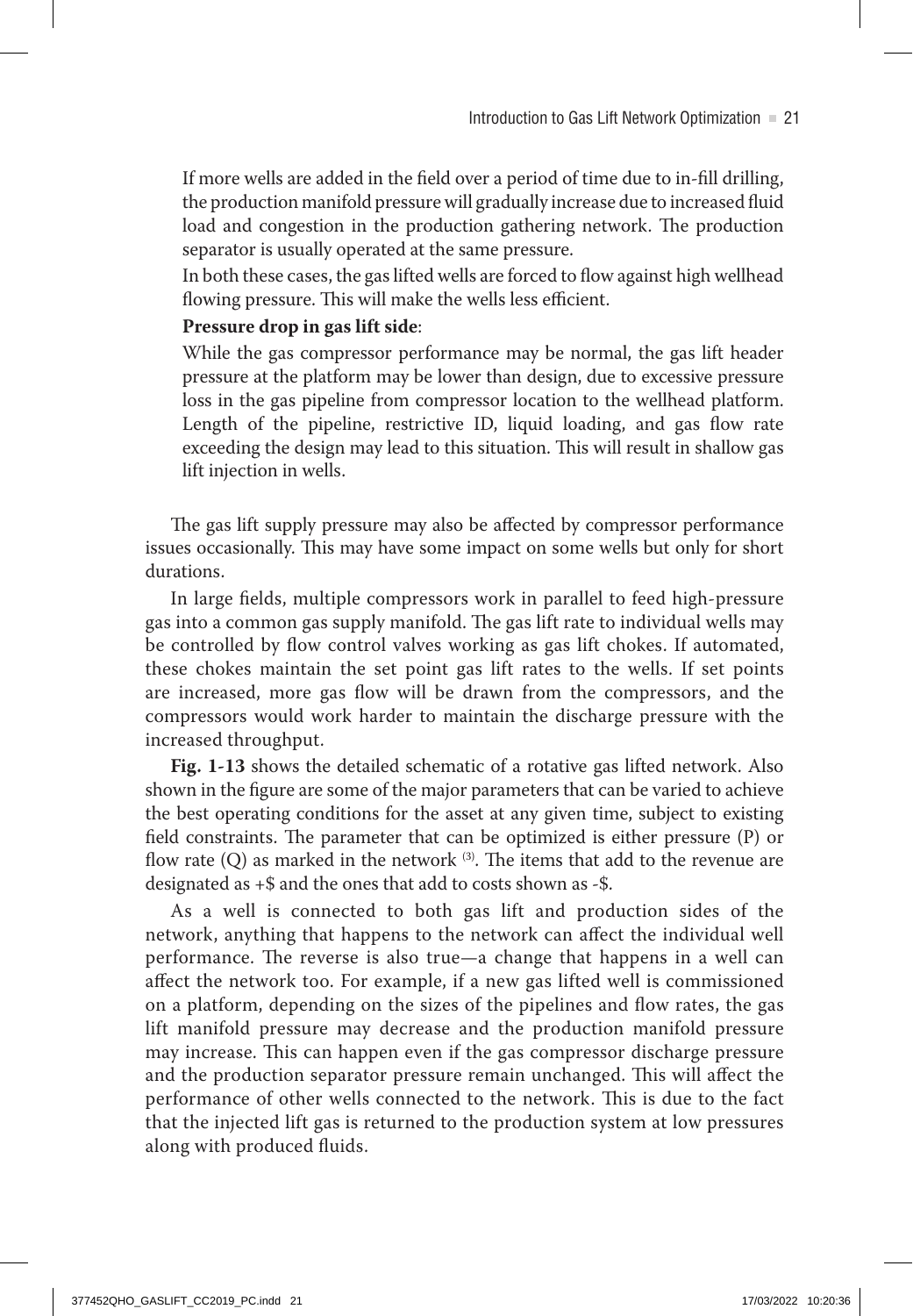Along with the software, the company developed a three-step workflow process called *Aim-Gain-Sustain*™ and delivered successful network optimization solutions for many operators.

#### **AIM**:

The first step of the process is an Asset Inspection Methodology (AIM) that defines feasibility, business case, and costing.

#### **GAIN**:

The next step is engineering consulting work that gives a fast payback.

#### **SUSTAIN**:

The third step is to implement the technology, transform processes, and train people so that the operator can establish a sustainable production optimization system in the asset. This would be eventually maintained by the staff of the operating company.

This business model has a few key differences compared to the work done by traditional service companies. The process provides early value to the stakeholders, which pays for the implementation along the way. The biggest attraction of the process is that it integrates technology, processes, and people, as shown in **Fig. 2‑1**. The workflows in the organization would be modified to accommodate the new optimization processes. People from the operating company would participate and get trained as a part of the project. This allows the operating company to take ownership of the optimization process and enjoy benefits for the long term.



**Fig. 2–1.** Integration of people, technology, and processes